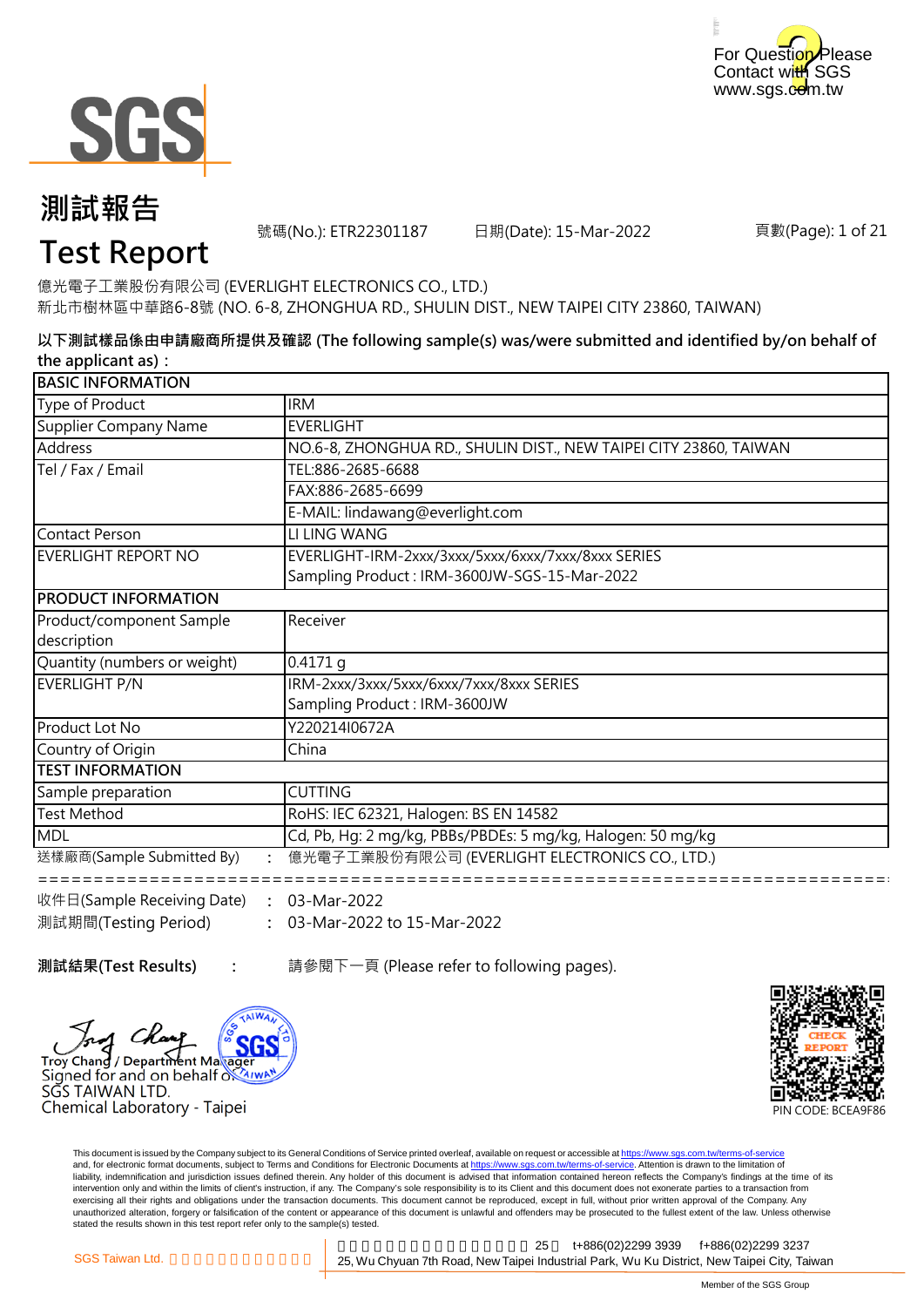

號碼(No.): ETR22301187 日期(Date): 15-Mar-2022 頁數(Page): 2 of 21

## **Test Report**

億光電子工業股份有限公司 (EVERLIGHT ELECTRONICS CO., LTD.) 新北市樹林區中華路6-8號 (NO. 6-8, ZHONGHUA RD., SHULIN DIST., NEW TAIPEI CITY 23860, TAIWAN)

- **測試需求(Test Requested)**
- **:** (1) 依據客戶指定,參考RoHS 2011/65/EU Annex II及其修訂指令(EU) 2015/863測試鎘、 鉛、汞、六價鉻、多溴聯苯、多溴聯苯醚, DBP, BBP, DEHP, DIBP。 (As specified by client, with reference to RoHS 2011/65/EU Annex II and amending Directive (EU) 2015/863 to determine Cadmium, Lead, Mercury, Cr(VI), PBBs, PBDEs, DBP, BBP, DEHP, DIBP contents in the submitted sample(s).)
	- (2) 依據客戶指定,測試 PAHs 及其他測項。 (As specified by client, to test PAHs and other item(s).)
- **:** (1) 根據客戶所提供的樣品,其鎘、鉛、汞、六價鉻、多溴聯苯、多溴聯苯醚, DBP, BBP, **結 論(Conclusion)** DEHP, DIBP的測試結果符合RoHS 2011/65/EU Annex II暨其修訂指令(EU) 2015/863之 限值要求。 (Based on the performed tests on submitted sample(s), the test results of Cadmium, Lead, Mercury, Cr(VI), PBBs, PBDEs, DBP, BBP, DEHP, DIBP comply with the limits as set by RoHS Directive (EU) 2015/863 amending Annex II to Directive 2011/65/EU.)
	- (2) 根據客戶所提供的樣品,多環芳香烴測試結果符合德國產品安全委員會(AfPS) GS PAHs 第 3 類 「其它產品」之限值要求。(Based upon the performed tests on the submitted sample(s), the test results of PAHs (15 items) comply with the limits of PAHs requirement (Category 3)「Other consumer products」 as set by German Committee on Product Safety (AfPS) GS PAHs.)

### **測試部位敘述 (Test Part Description)**

| No.1 | 本體 (BODY) |
|------|-----------|
|------|-----------|

- No.2 **:** 銀色金屬接腳鍍層 (PLATING LAYER OF SILVER COLORED METAL PIN)
- No.3 **:** 銀色金屬接腳底材 (BASE MATERIAL OF SILVER COLORED METAL PIN)
- No.4 **:** 銀色金屬接腳 (含鍍層) (SILVER COLORED METAL PIN (INCLUDING THE PLATING LAYER))

### **測試結果 (Test Results)**

| 測試項目                                          | 測試方法                                                            | 單位     | <b>MDL</b> | 結果       |      |         | 限值   |
|-----------------------------------------------|-----------------------------------------------------------------|--------|------------|----------|------|---------|------|
| (Test Items)                                  | (Method)                                                        | (Unit) |            | (Result) |      | (Limit) |      |
|                                               |                                                                 |        |            | No.1     | No.2 | No.3    |      |
| 鎘 (Cd) (Cadmium (Cd)) (CAS No.:<br>7440-43-9) | 參考IEC 62321-5: 2013, 以感應耦合電漿發<br> 射光譜儀分析。(With reference to IEC | mg/kg  |            | n.d.     |      | ---     | 100  |
| 鉛 (Pb) (Lead (Pb)) (CAS No.: 7439-<br>$92-1)$ | 62321-5: 2013, analysis was performed by<br>ICP-OES.)           | mg/kg  |            | n.d.     |      |         | 1000 |

This document is issued by the Company subject to its General Conditions of Service printed overleaf, available on request or accessible at https://www.sgs.com.tw/terms-of-service and, for electronic format documents, subject to Terms and Conditions for Electronic Documents at https://www.sgs.com.tw/terms-of-service. Attention is drawn to the limitation of liability, indemnification and jurisdiction issues defined therein. Any holder of this document is advised that information contained hereon reflects the Company's findings at the time of its intervention only and within the limits of client's instruction, if any. The Company's sole responsibility is to its Client and this document does not exonerate parties to a transaction from exercising all their rights and obligations under the transaction documents. This document cannot be reproduced, except in full, without prior written approval of the Company. Any unauthorized alteration, forgery or falsification of the content or appearance of this document is unlawful and offenders may be prosecuted to the fullest extent of the law. Unless otherwise stated the results shown in this test report refer only to the sample(s) tested.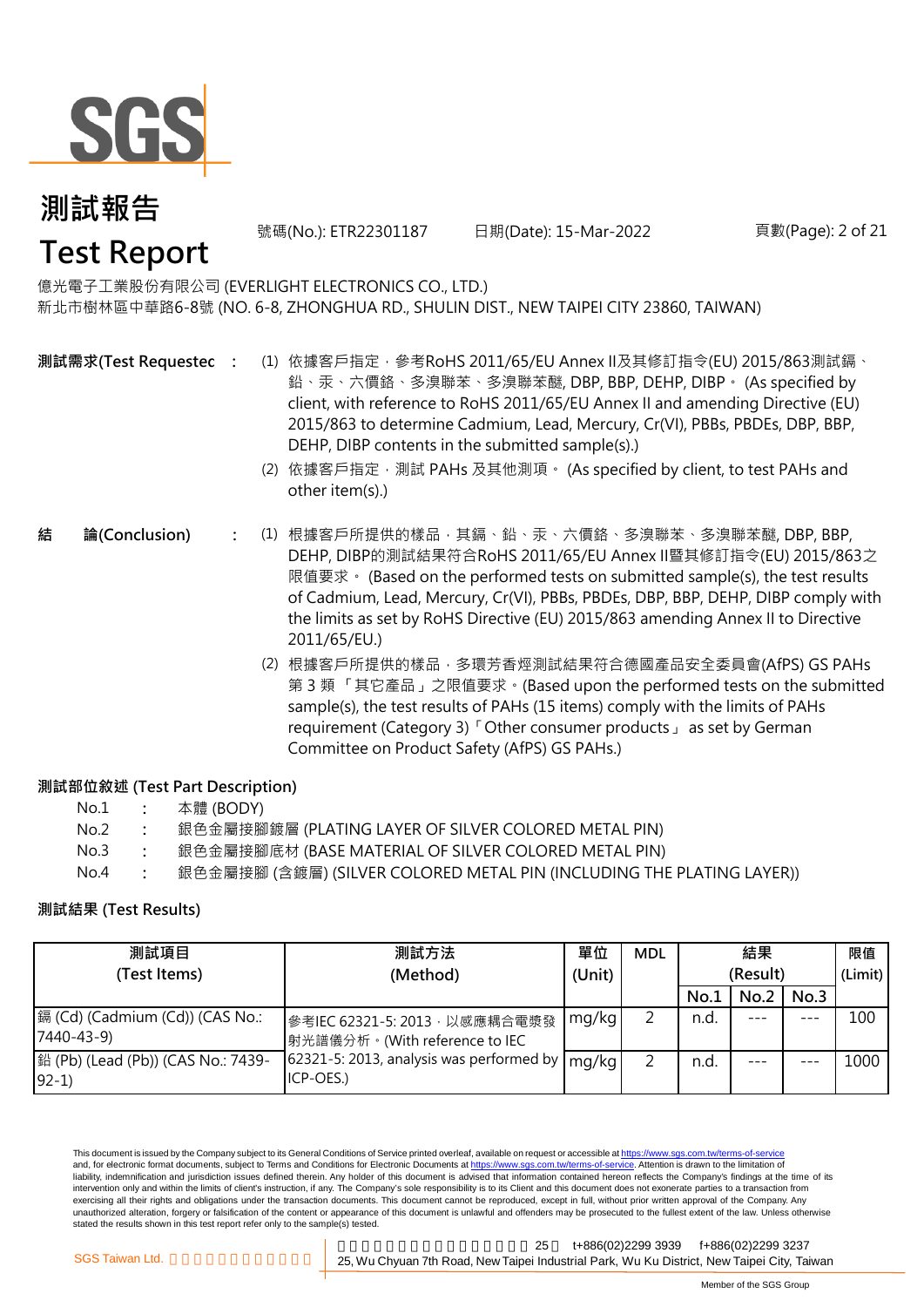

號碼(No.): ETR22301187 日期(Date): 15-Mar-2022 頁數(Page): 3 of 21

## **Test Report**

億光電子工業股份有限公司 (EVERLIGHT ELECTRONICS CO., LTD.)

新北市樹林區中華路6-8號 (NO. 6-8, ZHONGHUA RD., SHULIN DIST., NEW TAIPEI CITY 23860, TAIWAN)

| 測試項目<br>(Test Items)                                                  | 測試方法<br>(Method)                                                                                                                                                                                  | 單位<br>(Unit) | <b>MDL</b>     |       | 結果<br>(Result) |               | 限值<br>(Limit) |
|-----------------------------------------------------------------------|---------------------------------------------------------------------------------------------------------------------------------------------------------------------------------------------------|--------------|----------------|-------|----------------|---------------|---------------|
|                                                                       |                                                                                                                                                                                                   |              |                | No.1  | No.2           | No.3          |               |
| 汞 (Hg) (Mercury (Hg)) (CAS No.:<br>7439-97-6)                         | 參考IEC 62321-4: 2013+ AMD1: 2017 · 以<br>感應耦合電漿發射光譜儀分析。(With<br>reference to IEC 62321-4: 2013+ AMD1:<br>2017, analysis was performed by ICP-<br>OES.)                                              | mg/kg        | $\overline{2}$ | n.d.  | $- - -$        | $---$         | 1000          |
| 六價鉻 Cr(VI) (Hexavalent<br>Chromium Cr(VI)) (CAS No.: 18540-<br>$29-9$ | 參考IEC 62321-7-2: 2017 · 以紫外光-可見<br>光分光光度計分析。(With reference to IEC<br>62321-7-2: 2017, analysis was performed<br>by UV-VIS.)                                                                      | mg/kg        | 8              | n.d.  |                |               | 1000          |
| 鎘 (Cd) (Cadmium (Cd)) (CAS No.:<br>7440-43-9)                         | mg/kg<br>酸洗脫鍍層, 參考IEC 62321-5: 2013, 以感<br>應耦合電漿發射光譜儀分析。(IEC 62321-5:                                                                                                                             |              | $\overline{2}$ |       | n.d.           |               | 100           |
| 鉛 (Pb) (Lead (Pb)) (CAS No.: 7439-<br>$92-1)$                         | 2013 application of modified digestion by<br>surface etching, analysis was performed<br>by ICP-OES.)                                                                                              | mg/kg        | $\overline{2}$ | $---$ | 52.5           | $\frac{1}{2}$ | 1000          |
| 汞 (Hg) (Mercury (Hg)) (CAS No.:<br>7439-97-6)                         | 酸洗脫鍍層, 參考IEC 62321-4: 2013+<br>AMD1: 2017 · 以感應耦合電漿發射光譜儀分<br>桥 · (IEC 62321-4: 2013+AMD1: 2017<br>application of modified digestion by<br>surface etching, analysis was performed<br>by ICP-OES.) | mg/kg        | $\overline{2}$ | $---$ | n.d.           | $- - -$       | 1000          |
| 鎘 (Cd) (Cadmium (Cd)) (CAS No.:<br>7440-43-9)                         | 參考IEC 62321-5: 2013, 以感應耦合電漿發<br>射光譜儀分析。(With reference to IEC                                                                                                                                    | mg/kg        | $\overline{2}$ |       | $- - -$        | n.d.          | 100           |
| 鉛 (Pb) (Lead (Pb)) (CAS No.: 7439-<br>$92-1$                          | 62321-5: 2013, analysis was performed by<br>ICP-OES.)                                                                                                                                             | mg/kg        | $\overline{2}$ | ---   | $---$          | n.d.          | 1000          |
| 汞 (Hg) (Mercury (Hg)) (CAS No.:<br>7439-97-6)                         | 參考IEC 62321-4: 2013+ AMD1: 2017 · 以<br>感應耦合電漿發射光譜儀分析。(With<br>reference to IEC 62321-4: 2013+ AMD1:<br>2017, analysis was performed by ICP-<br>OES.)                                              | mg/kg        | $\overline{2}$ | $---$ | $- - -$        | n.d.          | 1000          |

This document is issued by the Company subject to its General Conditions of Service printed overleaf, available on request or accessible at <u>https://www.sgs.com.tw/terms-of-service</u><br>and, for electronic format documents, su liability, indemnification and jurisdiction issues defined therein. Any holder of this document is advised that information contained hereon reflects the Company's findings at the time of its intervention only and within the limits of client's instruction, if any. The Company's sole responsibility is to its Client and this document does not exonerate parties to a transaction from exercising all their rights and obligations under the transaction documents. This document cannot be reproduced, except in full, without prior written approval of the Company. Any<br>unauthorized alteration, forgery or falsif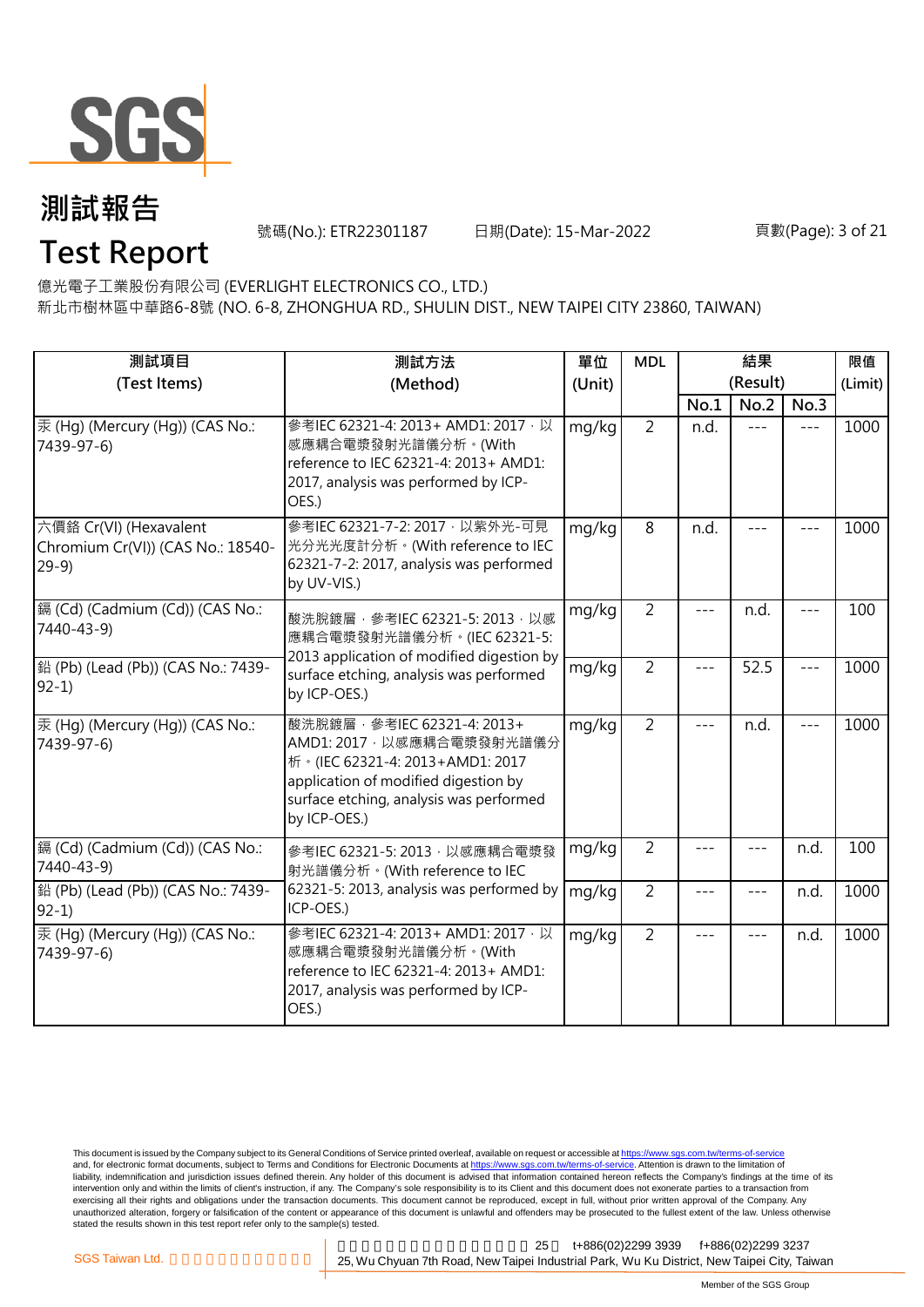

號碼(No.): ETR22301187 日期(Date): 15-Mar-2022 頁數(Page): 4 of 21

## **Test Report**

億光電子工業股份有限公司 (EVERLIGHT ELECTRONICS CO., LTD.)

新北市樹林區中華路6-8號 (NO. 6-8, ZHONGHUA RD., SHULIN DIST., NEW TAIPEI CITY 23860, TAIWAN)

| 測試項目<br>測試方法<br>(Test Items)<br>(Method)                       |                                                                                                                              | 單位<br>(Unit)            | <b>MDL</b>        | 結果<br>(Result) |         |         | 限值<br>(Limit)            |
|----------------------------------------------------------------|------------------------------------------------------------------------------------------------------------------------------|-------------------------|-------------------|----------------|---------|---------|--------------------------|
|                                                                |                                                                                                                              |                         |                   | No.1           | No.2    | No.3    |                          |
| 六價鉻 (Hexavalent Chromium)<br>Cr(VI) (CAS No.: 18540-29-9) (#2) | 參考IEC 62321-7-1: 2015 · 以紫外光-可見<br>光分光光度計分析。(With reference to IEC<br>62321-7-1: 2015, analysis was performed<br>by UV-VIS.) | $\mu$ g/cm <sup>2</sup> | 0.1               | $---$          | n.d.    | n.d.    | L.                       |
| ·溴聯苯 (Monobromobiphenyl)                                       |                                                                                                                              | mg/kg                   | 5                 | n.d.           | $---$   | $---$   | $\blacksquare$           |
| [溴聯苯 (Dibromobiphenyl)                                         |                                                                                                                              | mg/kg                   | 5                 | n.d.           | $- - -$ | ---     | $\overline{\phantom{0}}$ |
| 三溴聯苯 (Tribromobiphenyl)                                        |                                                                                                                              | mg/kg                   | 5                 | n.d.           | $- - -$ | ---     | $\overline{\phantom{a}}$ |
| 四溴聯苯 (Tetrabromobiphenyl)                                      |                                                                                                                              | mg/kg                   | 5                 | n.d.           | $---$   | ---     | $\overline{a}$           |
| 五溴聯苯 (Pentabromobiphenyl)                                      |                                                                                                                              | mg/kg                   | $\overline{5}$    | n.d.           | $---$   | $---$   | $\overline{a}$           |
| 六溴聯苯 (Hexabromobiphenyl)                                       |                                                                                                                              | mg/kg                   | 5                 | n.d.           | $---$   | $---$   | -                        |
| 七溴聯苯 (Heptabromobiphenyl)                                      |                                                                                                                              | mg/kg                   | 5                 | n.d.           | ---     |         | $\overline{a}$           |
| 八溴聯苯 (Octabromobiphenyl)                                       |                                                                                                                              | mg/kg                   | 5                 | n.d.           | $- - -$ | $---$   | $\bar{ }$                |
| 九溴聯苯 (Nonabromobiphenyl)                                       |                                                                                                                              | mg/kg                   | 5                 | n.d.           | $- - -$ | $- - -$ | $\overline{\phantom{a}}$ |
| 十溴聯苯 (Decabromobiphenyl)                                       |                                                                                                                              | mg/kg                   | 5                 | n.d.           | $---$   | $- - -$ | $\overline{a}$           |
| 多溴聯苯總和 (Sum of PBBs)                                           | 參考IEC 62321-6: 2015, 以氣相層析儀/質譜<br>儀分析。(With reference to IEC 62321-6:                                                        | mg/kg                   | $\bar{ }$         | n.d.           | $---$   | $---$   | 1000                     |
| -溴聯苯醚 (Monobromodiphenyl ether)                                | 2015, analysis was performed by GC/MS.)                                                                                      | mg/kg                   | 5                 | n.d.           | $- - -$ | ---     | $\overline{\phantom{0}}$ |
| [溴聯苯醚 (Dibromodiphenyl ether)                                  |                                                                                                                              | mg/kg                   | 5                 | n.d.           | $---$   | $---$   | $\overline{\phantom{a}}$ |
| 三溴聯苯醚 (Tribromodiphenyl ether)                                 |                                                                                                                              | mg/kg                   | 5                 | n.d.           | $---$   | $---$   | $\overline{a}$           |
| 四溴聯苯醚 (Tetrabromodiphenyl ether)                               |                                                                                                                              | mg/kg                   | 5                 | n.d.           | $- - -$ | $---$   | $\bar{ }$                |
| 五溴聯苯醚 (Pentabromodiphenyl ether)                               |                                                                                                                              | mg/kg                   | 5                 | n.d.           | $- - -$ | $- - -$ | $\overline{\phantom{0}}$ |
| 六溴聯苯醚 (Hexabromodiphenyl ether)                                |                                                                                                                              | mg/kg                   | 5                 | n.d.           | $ -$    | $---$   | $\overline{a}$           |
| 七溴聯苯醚 (Heptabromodiphenyl ether)                               |                                                                                                                              | mg/kg                   | 5                 | n.d.           | $---$   | $---$   | $\overline{\phantom{a}}$ |
| 八溴聯苯醚 (Octabromodiphenyl ether)                                |                                                                                                                              | mg/kg                   | 5                 | n.d.           | $---$   | $---$   | $\overline{\phantom{0}}$ |
| 九溴聯苯醚 (Nonabromodiphenyl ether)                                |                                                                                                                              | mg/kg                   | 5                 | n.d.           | $---$   | $---$   | $\overline{a}$           |
| 十溴聯苯醚 (Decabromodiphenyl ether)                                |                                                                                                                              | mg/kg                   | 5                 | n.d.           | ---     | ---     |                          |
| 多溴聯苯醚總和 (Sum of PBDEs)                                         |                                                                                                                              | mg/kg                   | $\qquad \qquad -$ | n.d.           | $---$   | ---     | 1000                     |

This document is issued by the Company subject to its General Conditions of Service printed overleaf, available on request or accessible at <u>https://www.sgs.com.tw/terms-of-service</u><br>and, for electronic format documents, su liability, indemnification and jurisdiction issues defined therein. Any holder of this document is advised that information contained hereon reflects the Company's findings at the time of its intervention only and within the limits of client's instruction, if any. The Company's sole responsibility is to its Client and this document does not exonerate parties to a transaction from exercising all their rights and obligations under the transaction documents. This document cannot be reproduced, except in full, without prior written approval of the Company. Any<br>unauthorized alteration, forgery or falsif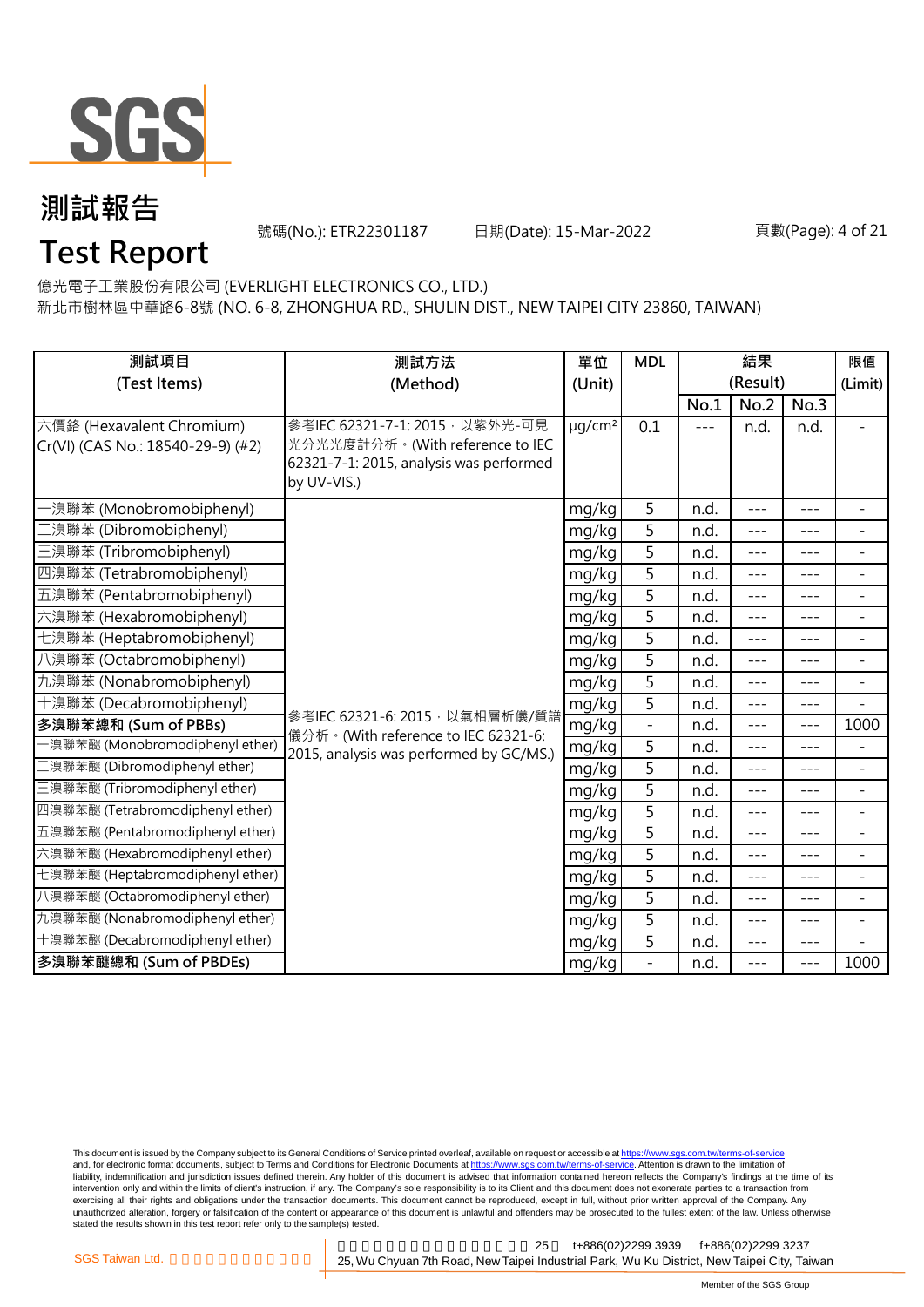

號碼(No.): ETR22301187 日期(Date): 15-Mar-2022 頁數(Page): 5 of 21

億光電子工業股份有限公司 (EVERLIGHT ELECTRONICS CO., LTD.) **Test Report**

新北市樹林區中華路6-8號 (NO. 6-8, ZHONGHUA RD., SHULIN DIST., NEW TAIPEI CITY 23860, TAIWAN)

| 測試項目                                                                                     | 測試方法                                                                                                                      | 單位     | <b>MDL</b> | 結果       |         |       | 限值      |
|------------------------------------------------------------------------------------------|---------------------------------------------------------------------------------------------------------------------------|--------|------------|----------|---------|-------|---------|
| (Test Items)                                                                             | (Method)                                                                                                                  | (Unit) |            | (Result) |         |       | (Limit) |
|                                                                                          |                                                                                                                           |        |            | No.1     | No.2    | No.3  |         |
| 鄰苯二甲酸丁苯甲酯 (BBP) (Butyl<br>benzyl phthalate (BBP)) (CAS No.:<br>$85 - 68 - 7$             | 參考IEC 62321-8: 2017, 以氣相層析儀/質譜<br>儀分析。(With reference to IEC 62321-8:<br>2017, analysis was performed by GC/MS.)          | mg/kg  | 50         | n.d.     | $= -$   | $---$ | 1000    |
| 鄰苯二甲酸二丁酯 (DBP) (Dibutyl<br>phthalate (DBP)) (CAS No.: 84-74-2)                           | 參考IEC 62321-8: 2017 · 以氣相層析儀/質譜   mg/kg<br>儀分析。(With reference to IEC 62321-8:<br>2017, analysis was performed by GC/MS.) |        | 50         | n.d.     |         |       | 1000    |
| 鄰苯二甲酸二(2-乙基己基)酯 (DEHP)<br>(Di-(2-ethylhexyl) phthalate (DEHP))<br>(CAS No.: 117-81-7)    | 參考IEC 62321-8: 2017 · 以氣相層析儀/質譜<br> 儀分析。(With reference to IEC 62321-8:<br>2017, analysis was performed by GC/MS.)        | mg/kg  | 50         | n.d.     |         |       | 1000    |
| 鄰苯二甲酸二異丁酯 (DIBP)<br>(Diisobutyl phthalate (DIBP)) (CAS<br>No.: 84-69-5)                  | 參考IEC 62321-8: 2017, 以氣相層析儀/質譜<br>儀分析。(With reference to IEC 62321-8:<br>2017, analysis was performed by GC/MS.)          | mg/kg  | 50         | n.d.     | $- - -$ |       | 1000    |
| 鄰苯二甲酸二異癸酯 (DIDP)<br>(Diisodecyl phthalate (DIDP)) (CAS<br>No.: 26761-40-0, 68515-49-1)   | 參考IEC 62321-8: 2017, 以氣相層析儀/質譜<br>儀分析。(With reference to IEC 62321-8:<br>2017, analysis was performed by GC/MS.)          | mg/kg  | 50         | n.d.     | ---     |       |         |
| 鄰苯二甲酸二異壬酯 (DINP)<br>(Diisononyl phthalate (DINP)) (CAS<br>No.: 28553-12-0, 68515-48-0)   | 參考IEC 62321-8: 2017, 以氣相層析儀/質譜<br>儀分析。(With reference to IEC 62321-8:<br>2017, analysis was performed by GC/MS.)          | mg/kg  | 50         | n.d.     |         |       |         |
| 鄰苯二甲酸二正辛酯 (DNOP) (Di-n-<br>octyl phthalate (DNOP)) (CAS No.:<br>$117 - 84 - 0$           | 參考IEC 62321-8: 2017, 以氣相層析儀/質譜<br>儀分析。(With reference to IEC 62321-8:<br>2017, analysis was performed by GC/MS.)          | mg/kg  | 50         | n.d.     |         |       |         |
| 鄰苯二甲酸二正戊酯 (DNPP) (Di-n-<br>pentyl phthalate (DNPP)) (CAS No.:<br>$131 - 18 - 0$          | 參考IEC 62321-8: 2017, 以氣相層析儀/質譜<br>儀分析。(With reference to IEC 62321-8:<br>2017, analysis was performed by GC/MS.)          | mg/kg  | 50         | n.d.     |         |       |         |
| 鄰苯二甲酸二正己酯 (DNHP) (Di-n-<br>hexyl phthalate (DNHP)) (CAS No.:<br>$84 - 75 - 3$            | 參考IEC 62321-8: 2017, 以氣相層析儀/質譜<br>儀分析。(With reference to IEC 62321-8:<br>2017, analysis was performed by GC/MS.)          | mg/kg  | 50         | n.d.     |         |       |         |
| 鄰苯二甲酸雙(2-甲氧基乙基)酯 (DMEP)<br>(Bis(2-methoxyethyl) phthalate<br>(DMEP)) (CAS No.: 117-82-8) | 參考IEC 62321-8: 2017, 以氣相層析儀/質譜<br>儀分析。(With reference to IEC 62321-8:<br>2017, analysis was performed by GC/MS.)          | mg/kg  | 50         | n.d.     |         |       |         |

This document is issued by the Company subject to its General Conditions of Service printed overleaf, available on request or accessible at <u>https://www.sgs.com.tw/terms-of-service</u><br>and, for electronic format documents, su liability, indemnification and jurisdiction issues defined therein. Any holder of this document is advised that information contained hereon reflects the Company's findings at the time of its intervention only and within the limits of client's instruction, if any. The Company's sole responsibility is to its Client and this document does not exonerate parties to a transaction from exercising all their rights and obligations under the transaction documents. This document cannot be reproduced, except in full, without prior written approval of the Company. Any<br>unauthorized alteration, forgery or falsif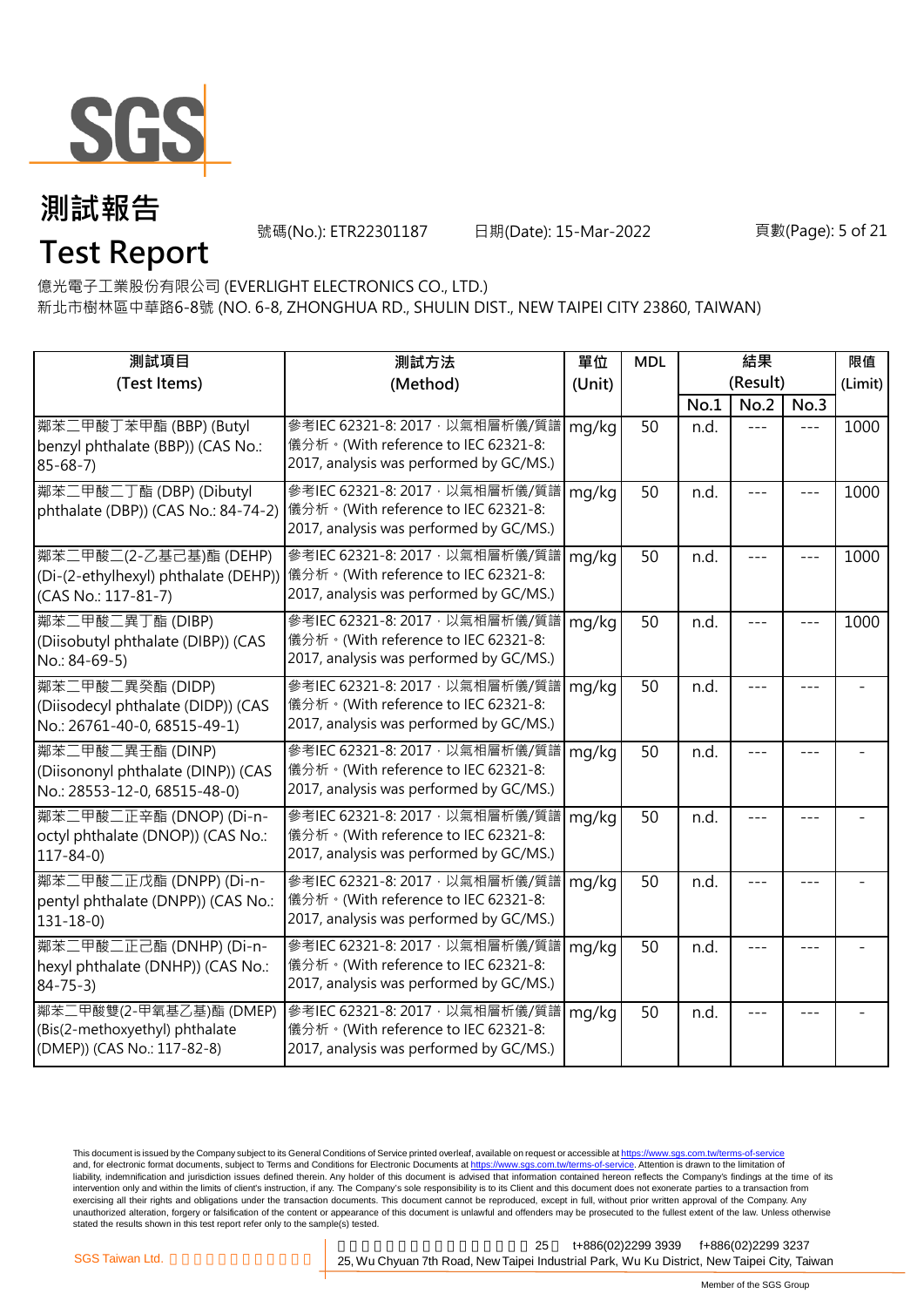

號碼(No.): ETR22301187 日期(Date): 15-Mar-2022 頁數(Page): 6 of 21

## **Test Report**

億光電子工業股份有限公司 (EVERLIGHT ELECTRONICS CO., LTD.)

新北市樹林區中華路6-8號 (NO. 6-8, ZHONGHUA RD., SHULIN DIST., NEW TAIPEI CITY 23860, TAIWAN)

| 測試項目                                                                                                                                                                                                                                                                                                        | 測試方法                                                                                                                      | 單位     | <b>MDL</b>     | 結果       |         | 限值      |         |
|-------------------------------------------------------------------------------------------------------------------------------------------------------------------------------------------------------------------------------------------------------------------------------------------------------------|---------------------------------------------------------------------------------------------------------------------------|--------|----------------|----------|---------|---------|---------|
| (Test Items)                                                                                                                                                                                                                                                                                                | (Method)                                                                                                                  | (Unit) |                | (Result) |         |         | (Limit) |
|                                                                                                                                                                                                                                                                                                             |                                                                                                                           |        |                | No.1     | No.2    | No.3    |         |
| 六溴環十二烷及所有主要被辨別出的異構物<br>(HBCDD) ( $\alpha$ - HBCDD, $\beta$ - HBCDD, γ-<br>HBCDD) (Hexabromocyclododecane<br>(HBCDD) and all major diastereoisomers<br>identified ( $\alpha$ - HBCDD, $\beta$ - HBCDD, $\gamma$ -<br>HBCDD)) (CAS No.: 25637-99-4, 3194-<br>55-6 (134237-51-7, 134237-50-6,<br>134237-52-8)) | 參考IEC 62321: 2008, 以氣相層析儀/質譜儀<br>分析。(With reference to IEC 62321: 2008,<br>analysis was performed by GC/MS.)              | mg/kg  | $\overline{5}$ | n.d.     | $---$   |         |         |
| 氟 (F) (Fluorine (F)) (CAS No.: 14762-<br>$94-8$                                                                                                                                                                                                                                                             | 參考BS EN 14582: 2016, 以離子層析儀分<br>析 · (With reference to BS EN 14582: 2016,<br>analysis was performed by IC.)               | mg/kg  | 50             | n.d.     |         |         |         |
| 氯(Cl) (Chlorine (Cl)) (CAS No.:<br>22537-15-1)                                                                                                                                                                                                                                                              | 參考BS EN 14582: 2016 · 以離子層析儀分<br>析 · (With reference to BS EN 14582: 2016,<br>analysis was performed by IC.)              | mg/kg  | 50             | 326      |         |         |         |
| 溴 (Br) (Bromine (Br)) (CAS No.:<br>10097-32-2)                                                                                                                                                                                                                                                              | 參考BS EN 14582: 2016 · 以離子層析儀分<br>析 · (With reference to BS EN 14582: 2016,<br>analysis was performed by IC.)              | mg/kg  | 50             | n.d.     |         | $- - -$ |         |
| 碘 (I) (Iodine (I)) (CAS No.: 14362-<br>$44-8$                                                                                                                                                                                                                                                               | 參考BS EN 14582: 2016 · 以離子層析儀分<br>析 · (With reference to BS EN 14582: 2016,<br>analysis was performed by IC.)              | mg/kg  | 50             | n.d.     | $- - -$ | $- - -$ |         |
| 全氟辛烷磺酸及其鹽類 (PFOS and its<br>salts) (CAS No.: 1763-23-1 and its<br>salts)                                                                                                                                                                                                                                    | 參考CEN/TS 15968: 2010 · 以液相層析串聯<br>質譜儀分析。(With reference to CEN/TS<br>15968: 2010, analysis was performed by<br>LC/MS/MS.) | mg/kg  | 0.01           | n.d.     | $- - -$ | $- - -$ |         |
| 全氟辛酸及其鹽類 (PFOA and its<br>salts) (CAS No.: 335-67-1 and its<br>salts)                                                                                                                                                                                                                                       | 參考CEN/TS 15968: 2010, 以液相層析串聯<br>質譜儀分析。(With reference to CEN/TS<br>15968: 2010, analysis was performed by<br>LC/MS/MS.)  | mg/kg  | 0.01           | n.d.     | $- - -$ | ---     |         |
| 鈹 (Be) (Beryllium (Be)) (CAS No.:<br>7440-41-7)                                                                                                                                                                                                                                                             | 參考US EPA 3052: 1996, 以感應耦合電漿發<br>射光譜儀分析。(With reference to US EPA<br>3052: 1996, analysis was performed by<br>ICP-OES.)   | mg/kg  | $\overline{2}$ | n.d.     | $- - -$ |         |         |

This document is issued by the Company subject to its General Conditions of Service printed overleaf, available on request or accessible at <u>https://www.sgs.com.tw/terms-of-service</u><br>and, for electronic format documents, su liability, indemnification and jurisdiction issues defined therein. Any holder of this document is advised that information contained hereon reflects the Company's findings at the time of its intervention only and within the limits of client's instruction, if any. The Company's sole responsibility is to its Client and this document does not exonerate parties to a transaction from exercising all their rights and obligations under the transaction documents. This document cannot be reproduced, except in full, without prior written approval of the Company. Any<br>unauthorized alteration, forgery or falsif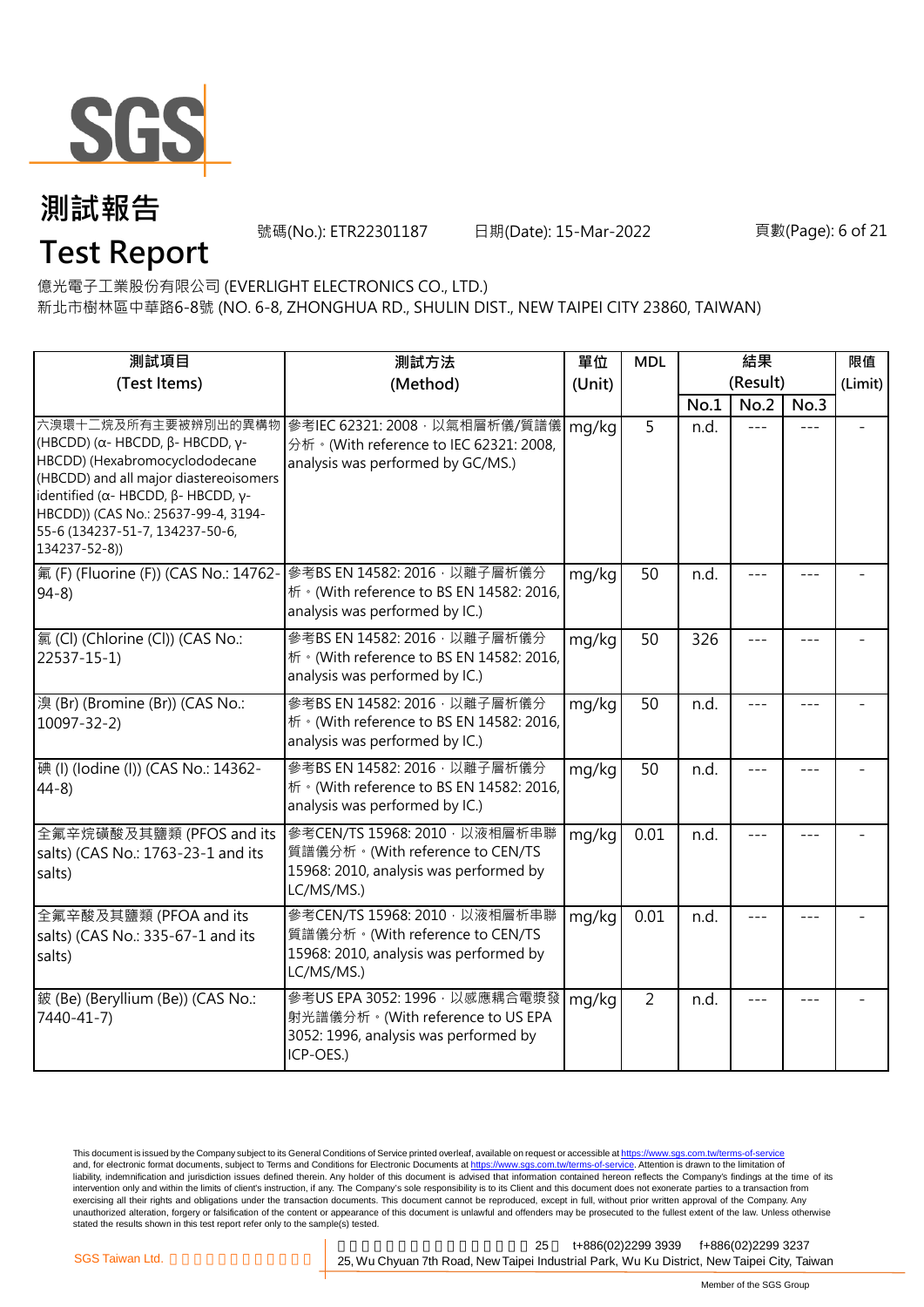

號碼(No.): ETR22301187 日期(Date): 15-Mar-2022 頁數(Page): 7 of 21

## **Test Report**

億光電子工業股份有限公司 (EVERLIGHT ELECTRONICS CO., LTD.)

新北市樹林區中華路6-8號 (NO. 6-8, ZHONGHUA RD., SHULIN DIST., NEW TAIPEI CITY 23860, TAIWAN)

| 測試項目<br>(Test Items)                                  | 測試方法<br>(Method)                                                                      | 單位<br>(Unit) | <b>MDL</b> | 結果<br>(Result) |                     |                     | 限值<br>(Limit) |
|-------------------------------------------------------|---------------------------------------------------------------------------------------|--------------|------------|----------------|---------------------|---------------------|---------------|
|                                                       |                                                                                       |              |            | No.1           | No.2                | No.3                |               |
| 多環芳香烴 (Polycyclic Aromatic<br>Hydrocarbons) (PAHs)    |                                                                                       |              |            |                |                     |                     |               |
| 苯駢(a)芘 (Benzo[a]pyrene) (CAS No.:<br>$50 - 32 - 8$    |                                                                                       | mg/kg        | 0.2        | n.d.           | $\frac{1}{2}$       | $\frac{1}{2}$       | Δ             |
| 苯駢(e)芘 (Benzo[e]pyrene) (CAS No.:<br>$192 - 97 - 2$   |                                                                                       | mg/kg        | 0.2        | n.d.           | $---$               | $---$               | Δ             |
| 苯駢蒽 (Benzo[a]anthracene) (CAS<br>No.: 56-55-3)        |                                                                                       | mg/kg        | 0.2        | n.d.           | $---$               | $- - -$             | Δ             |
| 苯(b)苯駢芴 (Benzo[b]fluoranthene)<br>(CAS No.: 205-99-2) |                                                                                       | mg/kg        | 0.2        | n.d.           | $\qquad \qquad - -$ | $\qquad \qquad - -$ | Δ             |
| 苯(j)苯駢芴 (Benzo[j]fluoranthene)<br>(CAS No.: 205-82-3) |                                                                                       | mg/kg        | 0.2        | n.d.           | $---$               | $---$               | Δ             |
| 苯(k)苯駢芴 (Benzo[k]fluoranthene)<br>(CAS No.: 207-08-9) |                                                                                       | mg/kg        | 0.2        | n.d.           | $---$               | $---$               | Δ             |
| 蔰 (Chrysene) (CAS No.: 218-01-9)                      | 參考AfPS GS 2019:01 PAK · 以氣相層析儀/                                                       | mg/kg        | 0.2        | n.d.           | $- - -$             | $---$               | Δ             |
| 二苯駢蒽 (Dibenzo[a,h]anthracene)<br>(CAS No.: 53-70-3)   | 質譜儀分析。(With reference to AfPS GS<br>2019:01 PAK, analysis was performed by<br>GC/MS.) | mg/kg        | 0.2        | n.d.           | $\frac{1}{2}$       | $\frac{1}{2}$       | Δ             |
| 苯駢芷 (Benzo[q,h,i]perylene) (CAS<br>No.: 191-24-2)     |                                                                                       | mg/kg        | 0.2        | n.d.           | $- - -$             | $---$               | Δ             |
| 茚酮芘 (Indeno[1,2,3-c,d]pyrene) (CAS<br>No.: 193-39-5)  |                                                                                       | mg/kg        | 0.2        | n.d.           | $---$               | $\qquad \qquad - -$ | Δ             |
| 蒽 (Anthracene) (CAS No.: 120-12-7)                    |                                                                                       | mg/kg        | 0.2        | n.d.           | $ -$                | ---                 | Δ             |
| 苯駢芴 (Fluoranthene) (CAS No.: 206-<br>$44-0$           |                                                                                       | mg/kg        | 0.2        | n.d.           | $- - -$             | $---$               | Δ             |
| 菲 (Phenanthrene) (CAS No.: 85-01-8)                   |                                                                                       | mg/kg        | 0.2        | n.d.           | $---$               | $---$               | Δ             |
| 芘 (Pyrene) (CAS No.: 129-00-0)                        |                                                                                       | mg/kg        | 0.2        | n.d.           | $\frac{1}{2}$       | $\frac{1}{2}$       | Δ             |
| 萘 (Naphthalene) (CAS No.: 91-20-3)                    |                                                                                       | mg/kg        | 0.2        | n.d.           | $\frac{1}{2}$       | $---$               | Δ             |
| 多環芳香烴15項總和 (Sum of 15<br>PAH <sub>s</sub> )           |                                                                                       | mg/kg        |            | n.d.           | $---$               | $---$               | Δ             |

This document is issued by the Company subject to its General Conditions of Service printed overleaf, available on request or accessible at <u>https://www.sgs.com.tw/terms-of-service</u><br>and, for electronic format documents, su liability, indemnification and jurisdiction issues defined therein. Any holder of this document is advised that information contained hereon reflects the Company's findings at the time of its intervention only and within the limits of client's instruction, if any. The Company's sole responsibility is to its Client and this document does not exonerate parties to a transaction from exercising all their rights and obligations under the transaction documents. This document cannot be reproduced, except in full, without prior written approval of the Company. Any<br>unauthorized alteration, forgery or falsif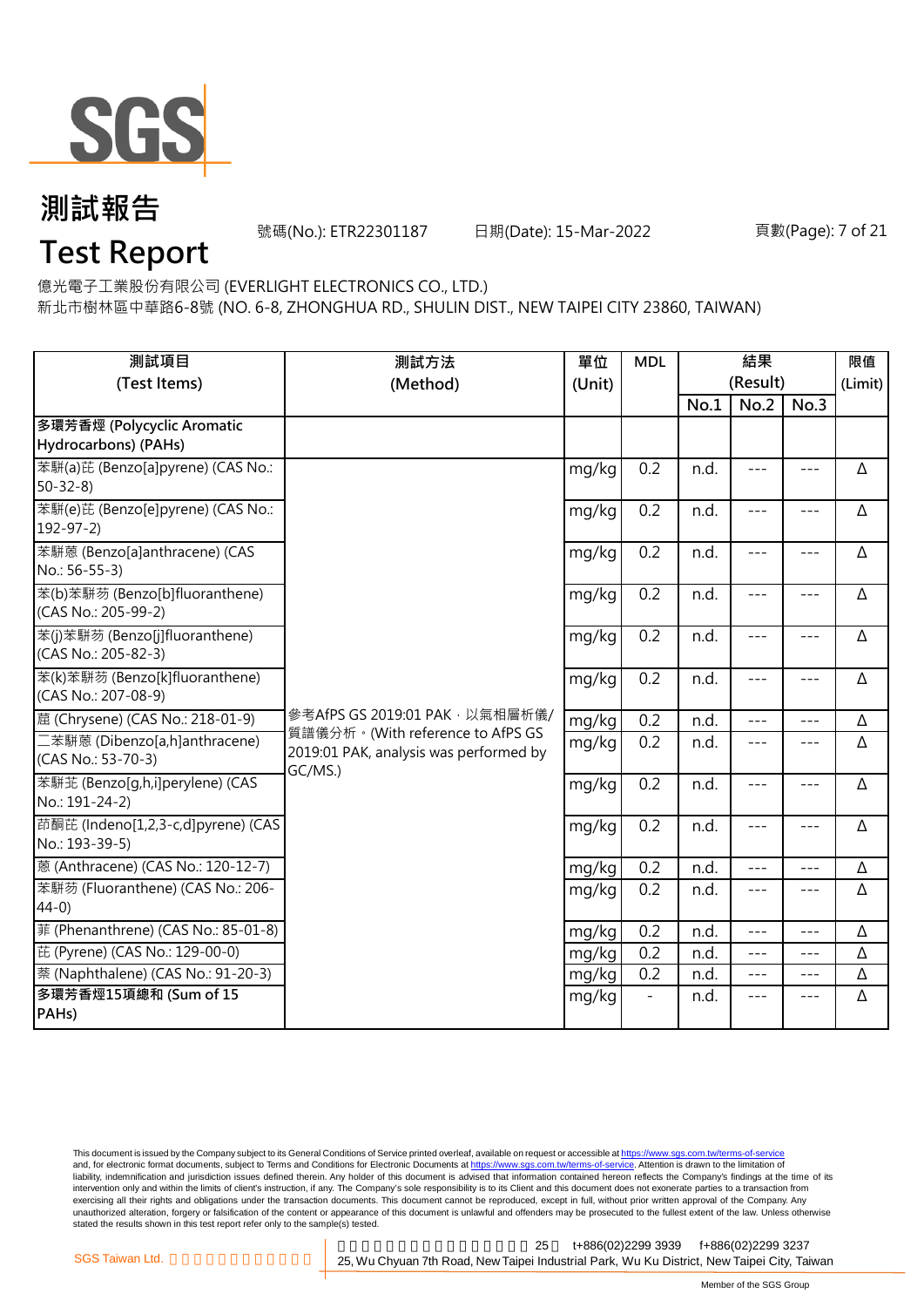

號碼(No.): ETR22301187 日期(Date): 15-Mar-2022 頁數(Page): 8 of 21

## **Test Report**

億光電子工業股份有限公司 (EVERLIGHT ELECTRONICS CO., LTD.)

新北市樹林區中華路6-8號 (NO. 6-8, ZHONGHUA RD., SHULIN DIST., NEW TAIPEI CITY 23860, TAIWAN)

| 測試項目<br>(Test Items)                            | 測試方法<br>(Method)                                                                                                          | 單位<br>(Unit) | <b>MDL</b> | 結果<br>(Result)<br>No.4 | 限值<br>(Limit) |
|-------------------------------------------------|---------------------------------------------------------------------------------------------------------------------------|--------------|------------|------------------------|---------------|
| 鈹 (Be) (Beryllium (Be)) (CAS No.:<br>7440-41-7) | 參考US EPA 3050B: 1996, 以感應耦合電漿<br>發射光譜儀分析。(With reference to US<br>EPA 3050B: 1996, analysis was performed<br>by ICP-OES.) | mg/kg        |            | n.d.                   |               |

### **備註(Note):**

- 1. mg/kg = ppm;0.1wt% = 1000ppm
- 2. MDL = Method Detection Limit (方法偵測極限值)
- 3. n.d. = Not Detected (未檢出) ; 小於MDL / Less than MDL
- 4. "-" = Not Regulated (無規格值)
- 5. "---" = Not Conducted (未測試項目)

6.  $(#2) =$ 

a. 當六價鉻結果大於0.13 µg/cm<sup>2,</sup> 表示樣品表層含有六價鉻. / The sample is positive for Cr(VI) if the Cr(VI) concentration is greater than 0.13 µg/cm². The sample coating is considered to contain Cr(VI).

b. 當六價鉻結果為n.d. (濃度小於0.10 μg/cm²),表示表層不含六價鉻. / The sample is negative for Cr(VI) if Cr(VI) is n.d. (concentration less than 0.10 µg/cm<sup>2</sup>). The coating is considered a non-Cr(VI) based coating c. 當六價鉻結果介於 0.10 及 0.13 µg/cm<sup>2</sup> 時, 無法確定塗層是否含有六價鉻. / The result between 0.10 µg/cm<sup>2</sup> and

0.13 µg/cm<sup>2</sup> is considered to be inconclusive - unavoidable coating variations may influence the determination.

7. 符合性結果之判定係以測試結果與限值做比較。(The statement of compliance conformity is based on comparison of testing results and limits.)

This document is issued by the Company subject to its General Conditions of Service printed overleaf, available on request or accessible at https://www.sgs.com.tw/terms-of-service and, for electronic format documents, subject to Terms and Conditions for Electronic Documents at https://www.sgs.com.tw/terms-of-service. Attention is drawn to the limitation of liability, indemnification and jurisdiction issues defined therein. Any holder of this document is advised that information contained hereon reflects the Company's findings at the time of its intervention only and within the limits of client's instruction, if any. The Company's sole responsibility is to its Client and this document does not exonerate parties to a transaction from exercising all their rights and obligations under the transaction documents. This document cannot be reproduced, except in full, without prior written approval of the Company. Any<br>unauthorized alteration, forgery or falsif stated the results shown in this test report refer only to the sample(s) tested.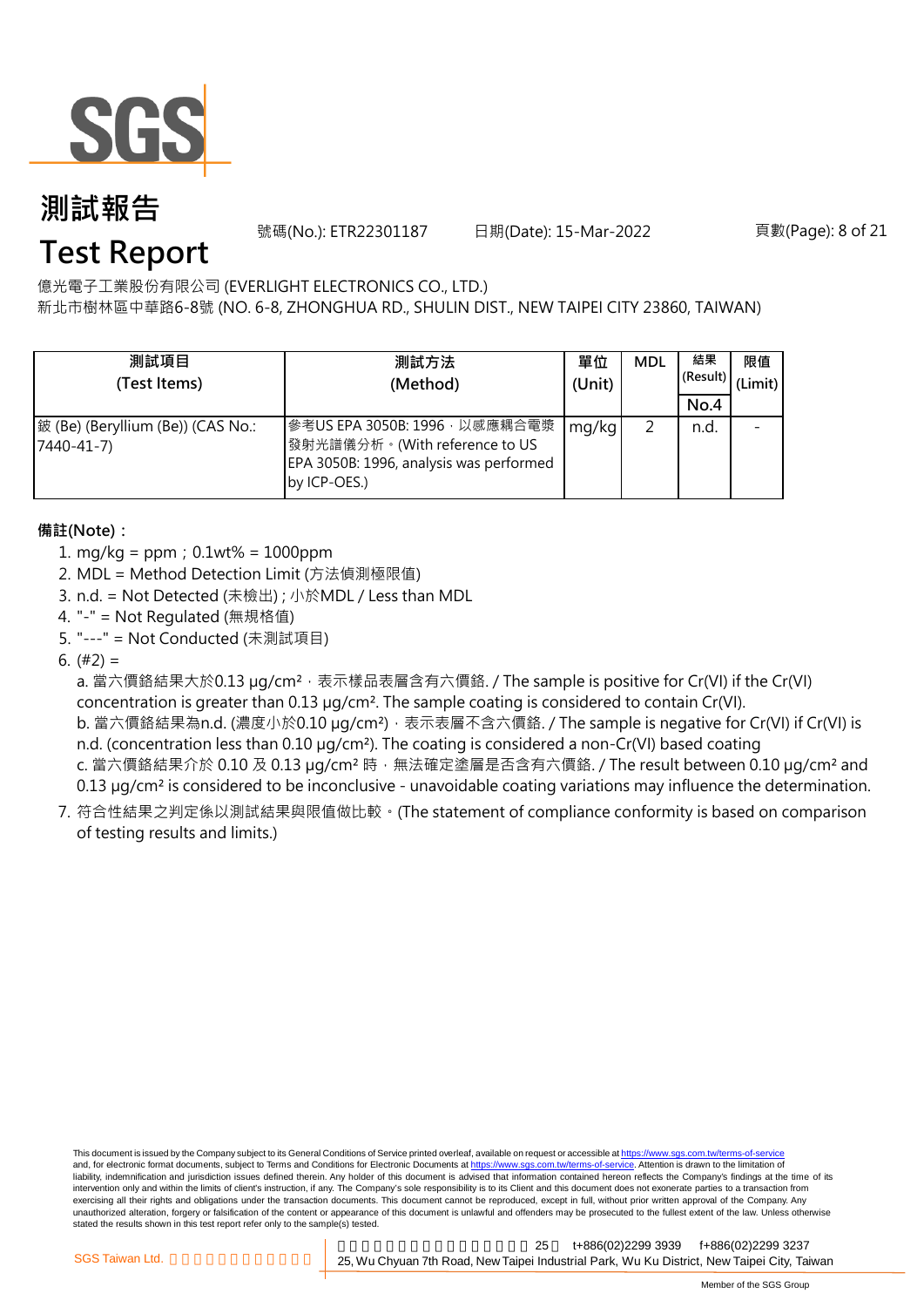

號碼(No.): ETR22301187 日期(Date): 15-Mar-2022 頁數(Page): 9 of 21

## **Test Report**

億光電子工業股份有限公司 (EVERLIGHT ELECTRONICS CO., LTD.) 新北市樹林區中華路6-8號 (NO. 6-8, ZHONGHUA RD., SHULIN DIST., NEW TAIPEI CITY 23860, TAIWAN)

#### **Remark:**

#### Δ **德國產品安全委員會(AfPS): GS PAHs 要求**

**AfPS (German commission for Product Safety): GS PAHs requirements**

|                                 | 第1類(Category 1)                                                                                                                                                              | 第 2 類(Category 2)<br>第 3 類(Category 3)                                                                                                              |                 |                                                                                                                                                                                                                                    |                              |  |
|---------------------------------|------------------------------------------------------------------------------------------------------------------------------------------------------------------------------|-----------------------------------------------------------------------------------------------------------------------------------------------------|-----------------|------------------------------------------------------------------------------------------------------------------------------------------------------------------------------------------------------------------------------------|------------------------------|--|
| 項目<br>(Parameter)               | 意圖放入口中的材料或者長時間接<br>觸皮膚(超過 30秒)的<br>2009/48/EC 定義的玩具材料和 3<br>歲以下兒童使用的產品(Materials<br>intended to be placed in the<br>mouth, or materials in toys<br>(Directive 2009/48/EC) or | 不屬於第1類的材料,並意圖或可預<br>或重複的短時間接觸(Materials that<br>are not in Category 1, with<br>skin contact (> 30 seconds) or<br>short-term repetitive contact with |                 | 不屬於第1類或第2類的材料,並意<br>見與皮膚接觸逾 30 秒(長期皮膚接觸) 圖或可預見與皮膚接觸不超過 30 秒<br>(短期皮膚接觸)(Materials not<br>covered by Category 1 or 2, with<br>intended or foreseeable long-term intended or foreseeable short-<br>term skin contact (≤ 30 seconds)) |                              |  |
|                                 | articles for children up to 3                                                                                                                                                | the skin)                                                                                                                                           |                 |                                                                                                                                                                                                                                    |                              |  |
|                                 | years of age with intended<br>long-term skin contact (> 30<br>seconds))                                                                                                      | a.<br>用的產品(Use by<br>children under 14) products)                                                                                                   | $b$<br>consumer | la.<br>供 14 歳以下兒童使 其它產品(Other 供 14 歳以下兒童使<br>用的產品(Use by<br>children under 14) products)                                                                                                                                           | b.<br>其它產品(Other<br>consumer |  |
| Naphthalene                     | $\leq 1$                                                                                                                                                                     | $\langle$ 2                                                                                                                                         |                 | < 10                                                                                                                                                                                                                               |                              |  |
| Phenanthrene                    |                                                                                                                                                                              |                                                                                                                                                     |                 |                                                                                                                                                                                                                                    |                              |  |
| Anthracene                      | $< 1$ Sum                                                                                                                                                                    | $< 5$ Sum                                                                                                                                           | $< 10$ Sum      | $< 20$ Sum                                                                                                                                                                                                                         | $< 50$ Sum                   |  |
| Fluoranthene                    |                                                                                                                                                                              |                                                                                                                                                     |                 |                                                                                                                                                                                                                                    |                              |  |
| Pyrene                          |                                                                                                                                                                              |                                                                                                                                                     |                 |                                                                                                                                                                                                                                    |                              |  |
| Benzo[a]anthracene              | < 0.2                                                                                                                                                                        | < 0.2                                                                                                                                               | < 0.5           | ~< 0.5                                                                                                                                                                                                                             | < 1                          |  |
| Chrysene                        | < 0.2                                                                                                                                                                        | < 0.2                                                                                                                                               | $< 0.5$         | ${}< 0.5$                                                                                                                                                                                                                          | $\leq 1$                     |  |
| Benzo[b]fluoranthene            | < 0.2                                                                                                                                                                        | < 0.2                                                                                                                                               | < 0.5           | < 0.5                                                                                                                                                                                                                              | $\leq 1$                     |  |
| Benzo[j]fluoranthene            | ${}< 0.2$                                                                                                                                                                    | ${}< 0.2$                                                                                                                                           | $< 0.5$         | ${}< 0.5$                                                                                                                                                                                                                          | < 1                          |  |
| Benzo[k]fluoranthene            | < 0.2                                                                                                                                                                        | < 0.2                                                                                                                                               | < 0.5           | < 0.5                                                                                                                                                                                                                              | $\leq 1$                     |  |
| Benzo[a]pyrene                  | < 0.2                                                                                                                                                                        | < 0.2                                                                                                                                               | < 0.5           | $\frac{1}{6}$ 0.5                                                                                                                                                                                                                  | $\leq 1$                     |  |
| Benzo[e]pyrene                  | < 0.2                                                                                                                                                                        | < 0.2                                                                                                                                               | $< 0.5$         | < 0.5                                                                                                                                                                                                                              | $\leq 1$                     |  |
| Indeno[1,2,3-c,d] pyrene        | < 0.2                                                                                                                                                                        | < 0.2                                                                                                                                               | < 0.5           | < 0.5                                                                                                                                                                                                                              | $\leq 1$                     |  |
| Dibenzo[a,h]anthracene          | ${}< 0.2$                                                                                                                                                                    | < 0.2                                                                                                                                               | < 0.5           | < 0.5                                                                                                                                                                                                                              | $\leq 1$                     |  |
| Benzo[g,h,i]perylene            | < 0.2                                                                                                                                                                        | < 0.2                                                                                                                                               | ~< 0.5          | ${}< 0.5$                                                                                                                                                                                                                          | $\leq 1$                     |  |
| 15 項 PAH 總濃度<br>(Sum of 15 PAH) | $\leq 1$                                                                                                                                                                     | < 5                                                                                                                                                 | < 10            | < 20                                                                                                                                                                                                                               | < 50                         |  |

單位(Unit):mg/kg

This document is issued by the Company subject to its General Conditions of Service printed overleaf, available on request or accessible at https://www.sgs.com.tw/terms-of-service and, for electronic format documents, subject to Terms and Conditions for Electronic Documents at https://www.sgs.com.tw/terms-of-service. Attention is drawn to the limitation of liability, indemnification and jurisdiction issues defined therein. Any holder of this document is advised that information contained hereon reflects the Company's findings at the time of its intervention only and within the limits of client's instruction, if any. The Company's sole responsibility is to its Client and this document does not exonerate parties to a transaction from exercising all their rights and obligations under the transaction documents. This document cannot be reproduced, except in full, without prior written approval of the Company. Any<br>unauthorized alteration, forgery or falsif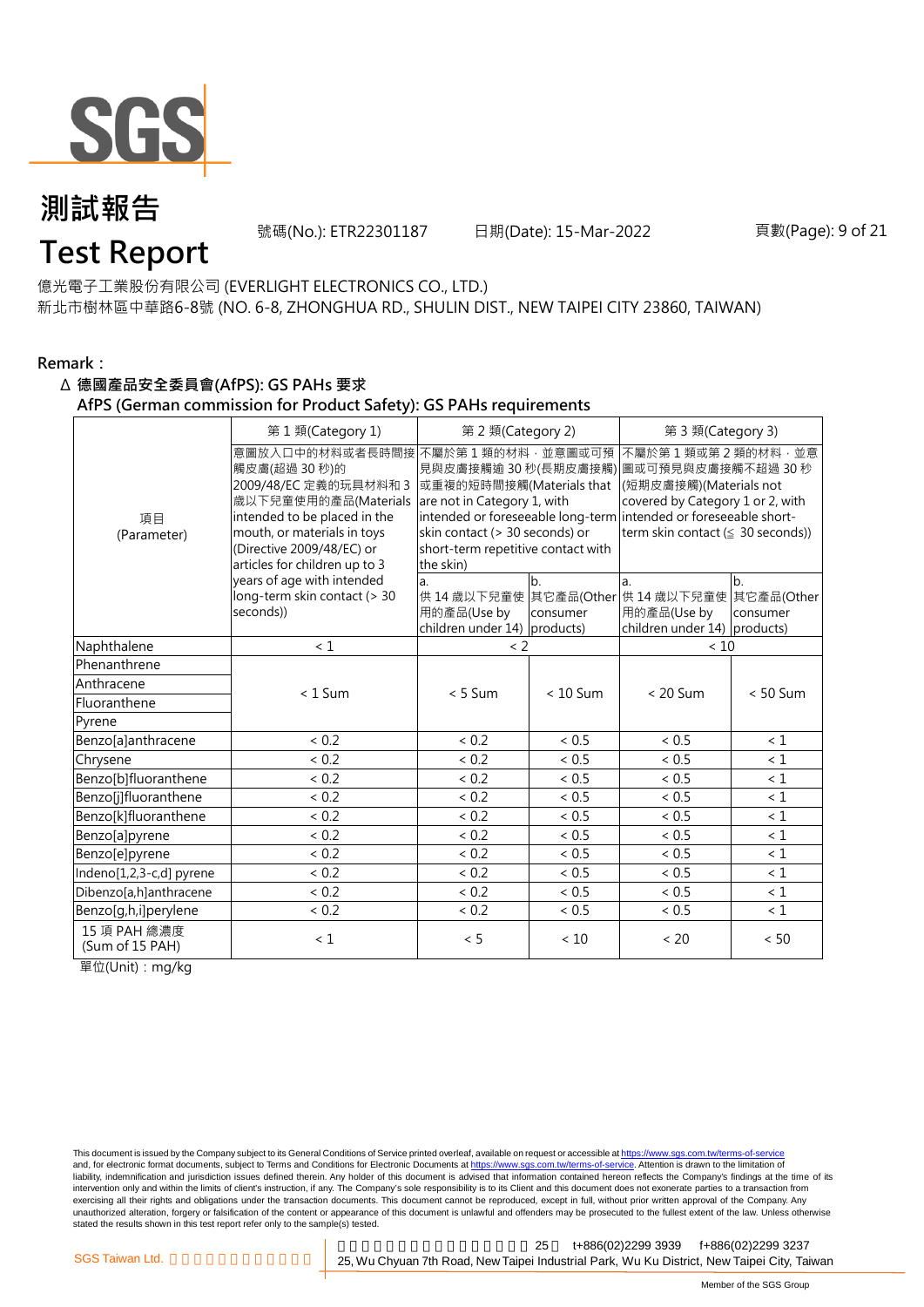

號碼(No.): ETR22301187 日期(Date): 15-Mar-2022 頁數(Page): 10 of 21

億光電子工業股份有限公司 (EVERLIGHT ELECTRONICS CO., LTD.)

新北市樹林區中華路6-8號 (NO. 6-8, ZHONGHUA RD., SHULIN DIST., NEW TAIPEI CITY 23860, TAIWAN)

#### **重金屬流程圖 / Analytical flow chart of Heavy Metal**

根據以下的流程圖之條件,樣品已完全溶解。(六價鉻測試方法除外)

These samples were dissolved totally by pre-conditioning method according to below flow chart.  $(Cr^{6+}$  test method excluded)



This document is issued by the Company subject to its General Conditions of Service printed overleaf, available on request or accessible at https://www.sgs.com.tw/terms-of-service and, for electronic format documents, subject to Terms and Conditions for Electronic Documents at https://www.sgs.com.tw/terms-of-service. Attention is drawn to the limitation of liability, indemnification and jurisdiction issues defined therein. Any holder of this document is advised that information contained hereon reflects the Company's findings at the time of its intervention only and within the limits of client's instruction, if any. The Company's sole responsibility is to its Client and this document does not exonerate parties to a transaction from exercising all their rights and obligations under the transaction documents. This document cannot be reproduced, except in full, without prior written approval of the Company. Any<br>unauthorized alteration, forgery or falsif stated the results shown in this test report refer only to the sample(s) tested.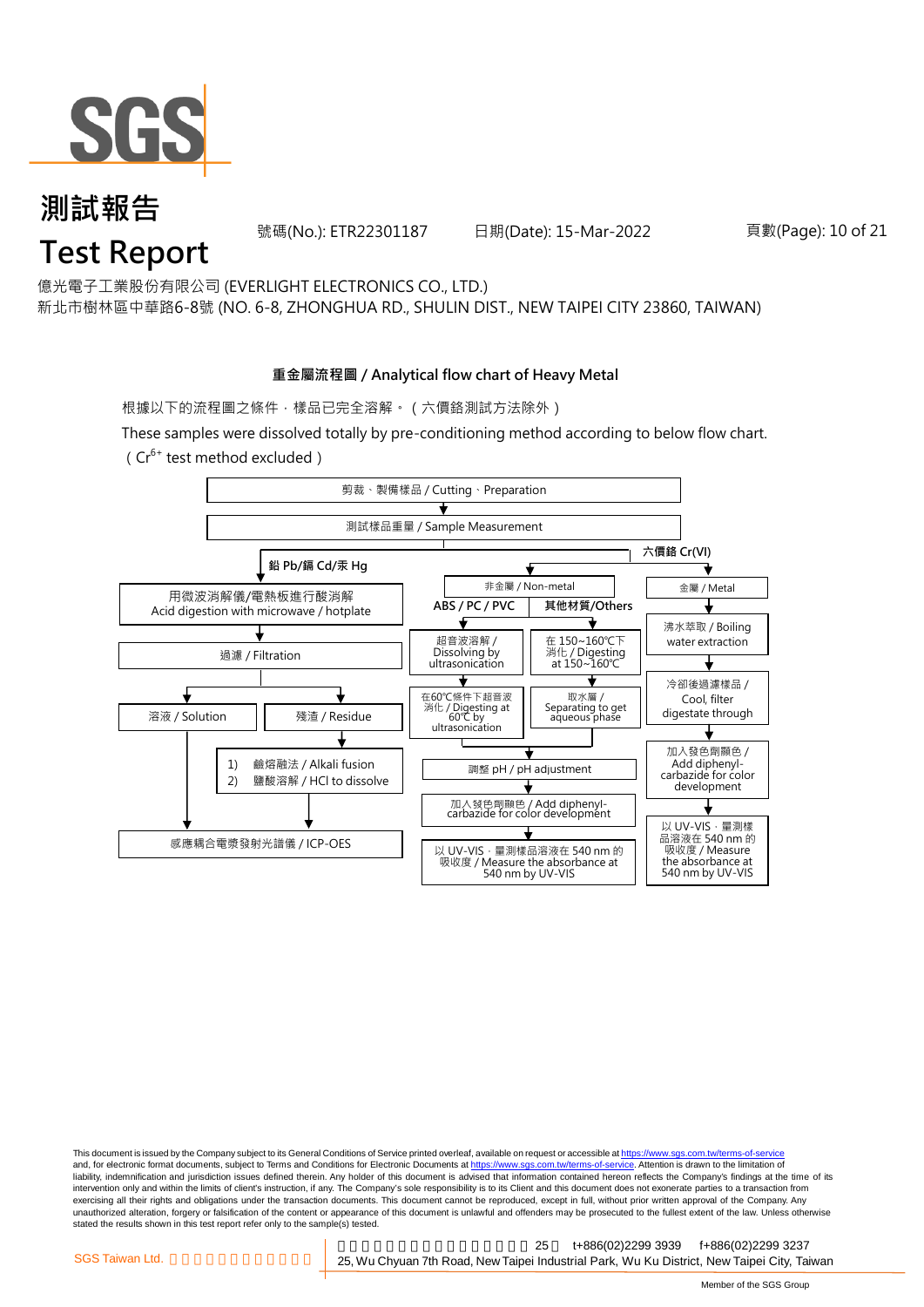

號碼(No.): ETR22301187 日期(Date): 15-Mar-2022 頁數(Page): 11 of 21

億光電子工業股份有限公司 (EVERLIGHT ELECTRONICS CO., LTD.)

新北市樹林區中華路6-8號 (NO. 6-8, ZHONGHUA RD., SHULIN DIST., NEW TAIPEI CITY 23860, TAIWAN)

#### **鍍層重金屬測試流程圖 / Flow Chart of Stripping method for metal analysis**

根據以下的流程圖之條件,樣品之外部鍍層已完全溶解。(六價鉻測試方法除外) / The plating layer of samples were dissolved totally by pre-conditioning method according to below flow chart. ( $Cr^{6+}$  test method excluded)



This document is issued by the Company subject to its General Conditions of Service printed overleaf, available on request or accessible at https://www.sgs.com.tw/terms-of-service and, for electronic format documents, subject to Terms and Conditions for Electronic Documents at https://www.sgs.com.tw/terms-of-service. Attention is drawn to the limitation of liability, indemnification and jurisdiction issues defined therein. Any holder of this document is advised that information contained hereon reflects the Company's findings at the time of its intervention only and within the limits of client's instruction, if any. The Company's sole responsibility is to its Client and this document does not exonerate parties to a transaction from exercising all their rights and obligations under the transaction documents. This document cannot be reproduced, except in full, without prior written approval of the Company. Any<br>unauthorized alteration, forgery or falsif stated the results shown in this test report refer only to the sample(s) tested.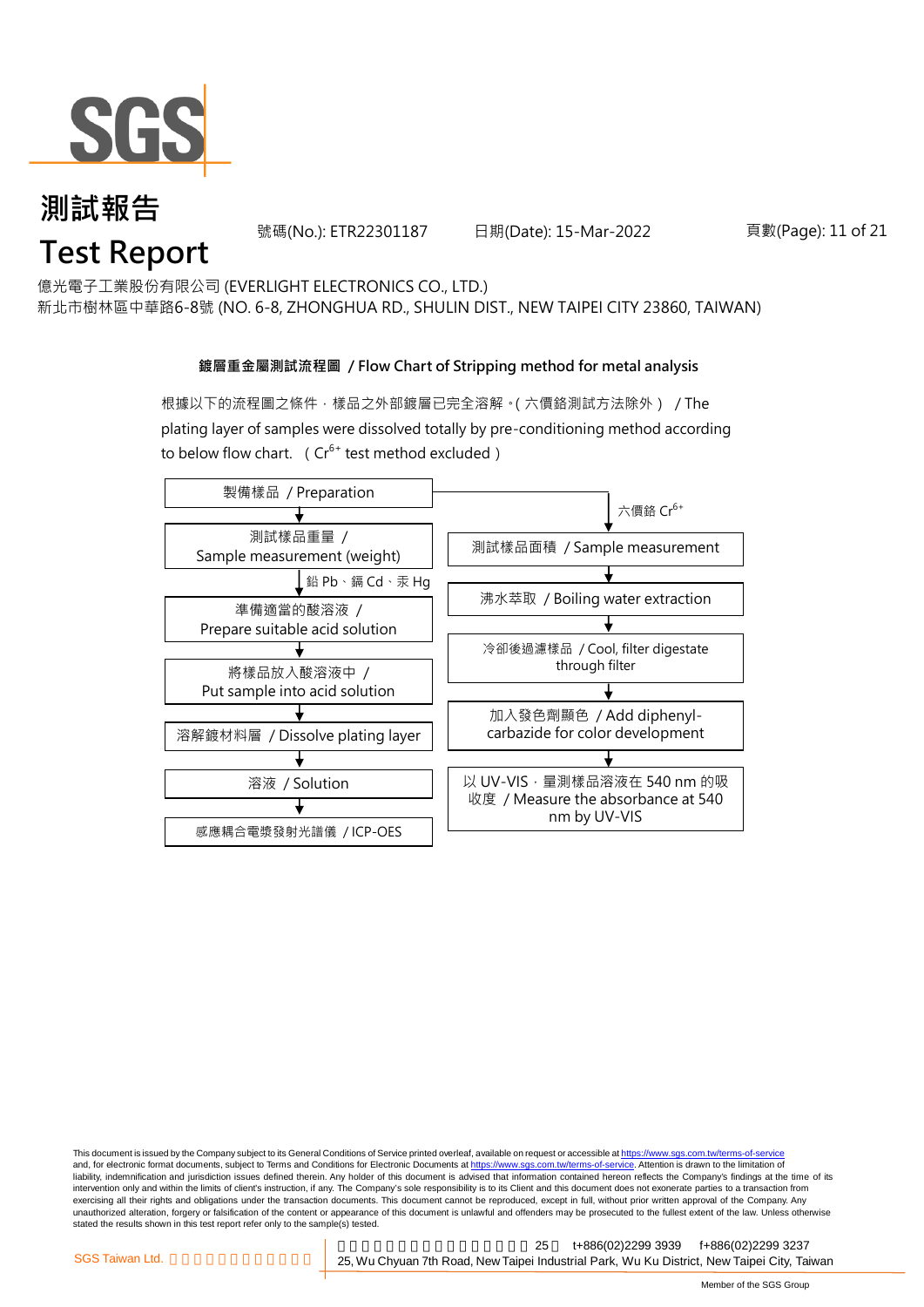

號碼(No.): ETR22301187 日期(Date): 15-Mar-2022 頁數(Page): 12 of 21

## 億光電子工業股份有限公司 (EVERLIGHT ELECTRONICS CO., LTD.)

新北市樹林區中華路6-8號 (NO. 6-8, ZHONGHUA RD., SHULIN DIST., NEW TAIPEI CITY 23860, TAIWAN)

#### **多溴聯苯/多溴聯苯醚分析流程圖 / Analytical flow chart - PBBs/PBDEs**



This document is issued by the Company subject to its General Conditions of Service printed overleaf, available on request or accessible at https://www.sgs.com.tw/terms-of-service and, for electronic format documents, subject to Terms and Conditions for Electronic Documents at https://www.sgs.com.tw/terms-of-service. Attention is drawn to the limitation of liability, indemnification and jurisdiction issues defined therein. Any holder of this document is advised that information contained hereon reflects the Company's findings at the time of its intervention only and within the limits of client's instruction, if any. The Company's sole responsibility is to its Client and this document does not exonerate parties to a transaction from exercising all their rights and obligations under the transaction documents. This document cannot be reproduced, except in full, without prior written approval of the Company. Any<br>unauthorized alteration, forgery or falsif stated the results shown in this test report refer only to the sample(s) tested.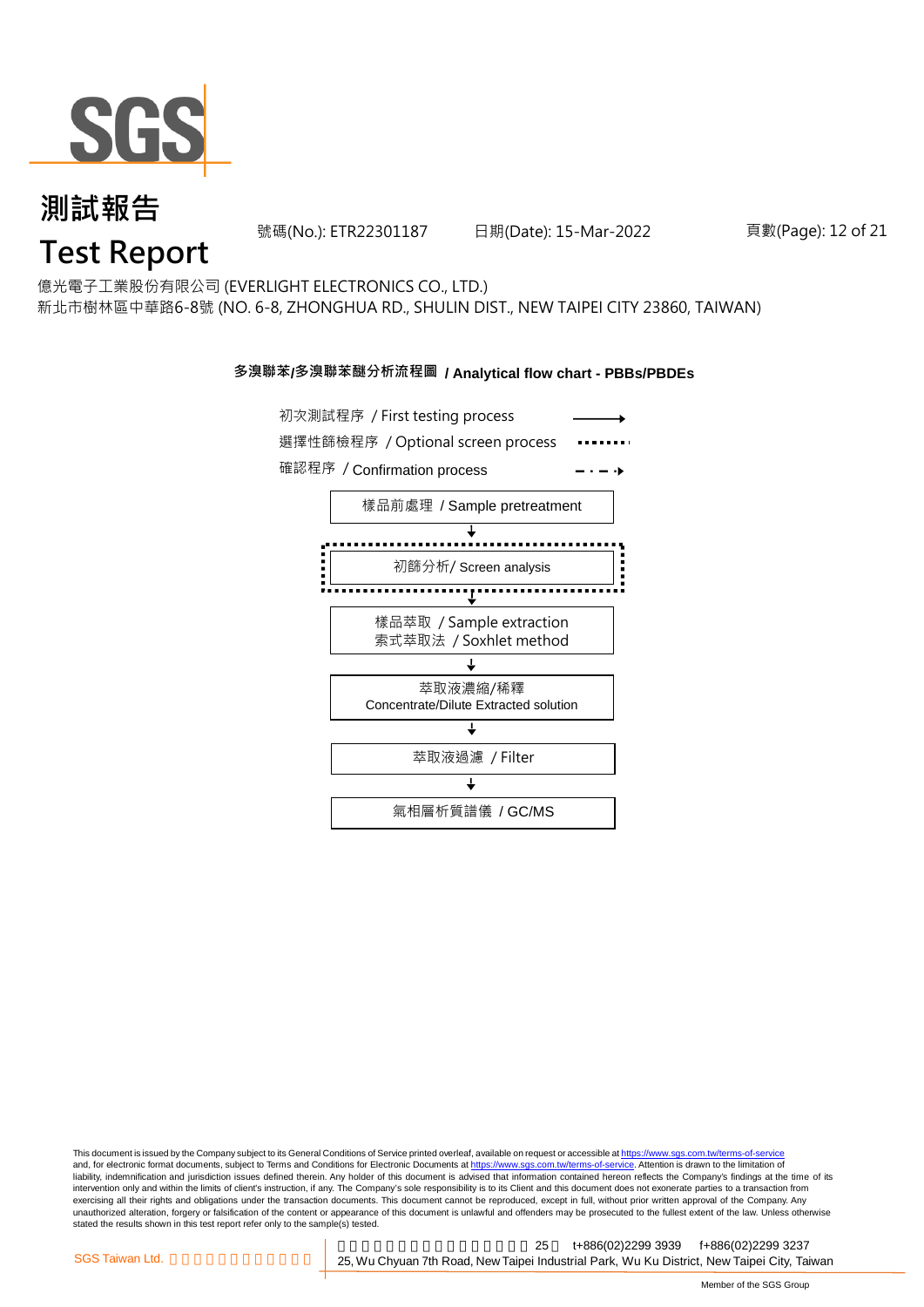

號碼(No.): ETR22301187 日期(Date): 15-Mar-2022 頁數(Page): 13 of 21

## **Test Report**

億光電子工業股份有限公司 (EVERLIGHT ELECTRONICS CO., LTD.) 新北市樹林區中華路6-8號 (NO. 6-8, ZHONGHUA RD., SHULIN DIST., NEW TAIPEI CITY 23860, TAIWAN)

#### **可塑劑分析流程圖 / Analytical flow chart - Phthalate**





This document is issued by the Company subject to its General Conditions of Service printed overleaf, available on request or accessible at <u>https://www.sgs.com.tw/terms-of-service</u><br>and, for electronic format documents, su liability, indemnification and jurisdiction issues defined therein. Any holder of this document is advised that information contained hereon reflects the Company's findings at the time of its intervention only and within the limits of client's instruction, if any. The Company's sole responsibility is to its Client and this document does not exonerate parties to a transaction from exercising all their rights and obligations under the transaction documents. This document cannot be reproduced, except in full, without prior written approval of the Company. Any<br>unauthorized alteration, forgery or falsif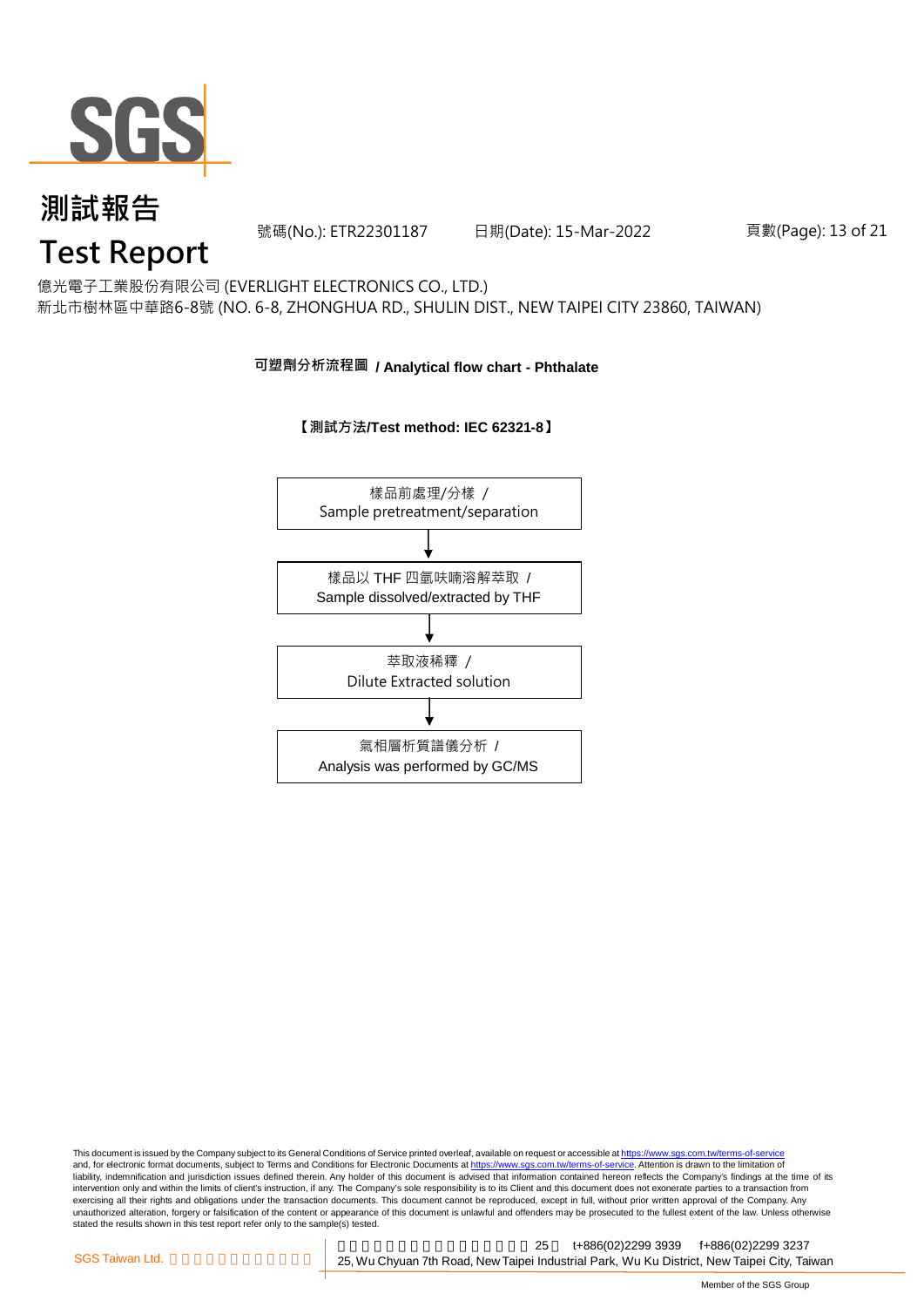

號碼(No.): ETR22301187 日期(Date): 15-Mar-2022 頁數(Page): 14 of 21

## **Test Report**

億光電子工業股份有限公司 (EVERLIGHT ELECTRONICS CO., LTD.) 新北市樹林區中華路6-8號 (NO. 6-8, ZHONGHUA RD., SHULIN DIST., NEW TAIPEI CITY 23860, TAIWAN)

### **六溴環十二烷分析流程圖 / Analytical flow chart - HBCDD**



This document is issued by the Company subject to its General Conditions of Service printed overleaf, available on request or accessible at <u>https://www.sgs.com.tw/terms-of-service</u><br>and, for electronic format documents, su liability, indemnification and jurisdiction issues defined therein. Any holder of this document is advised that information contained hereon reflects the Company's findings at the time of its intervention only and within the limits of client's instruction, if any. The Company's sole responsibility is to its Client and this document does not exonerate parties to a transaction from exercising all their rights and obligations under the transaction documents. This document cannot be reproduced, except in full, without prior written approval of the Company. Any<br>unauthorized alteration, forgery or falsif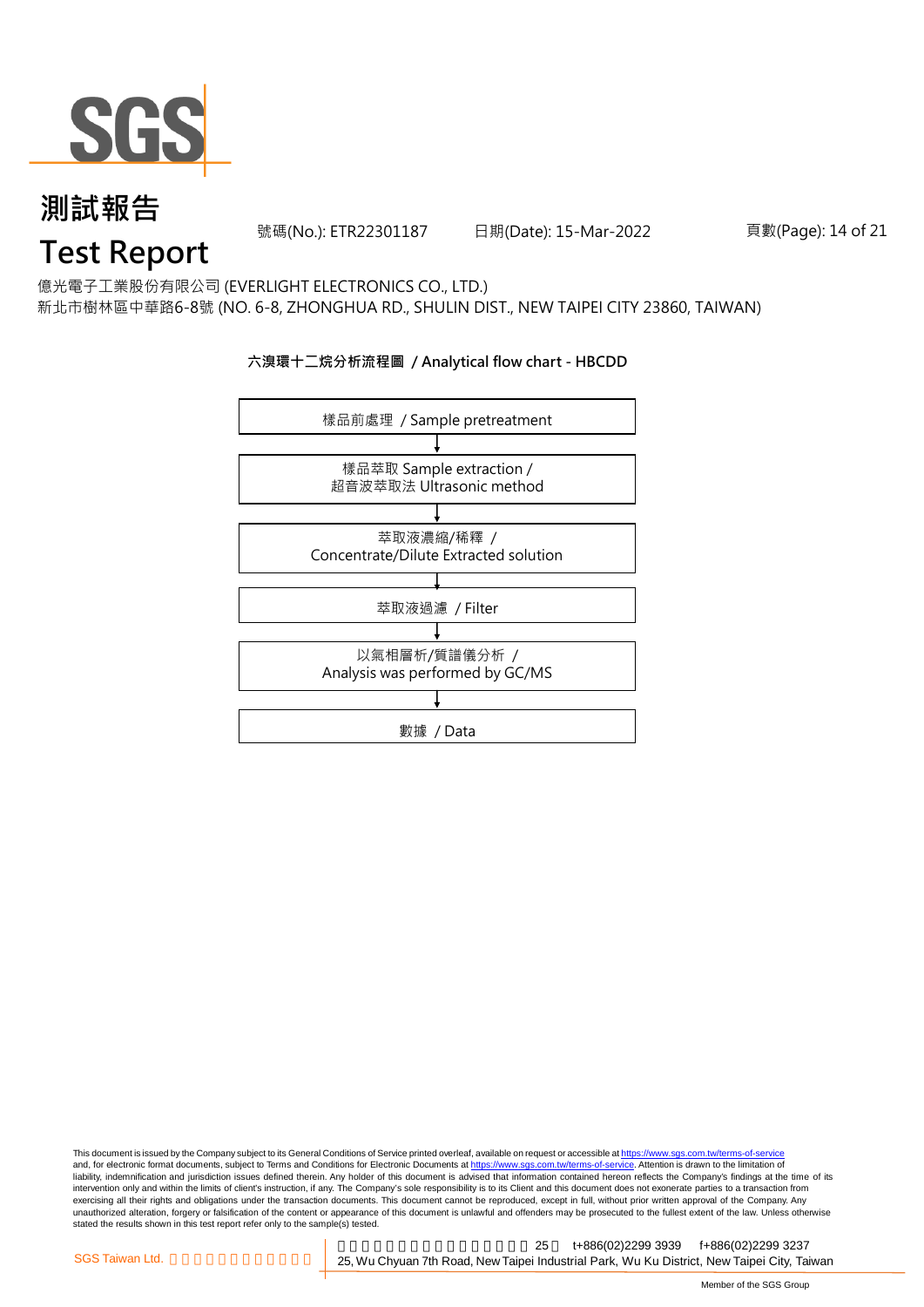

號碼(No.): ETR22301187 日期(Date): 15-Mar-2022 頁數(Page): 15 of 21

## **Test Report**

億光電子工業股份有限公司 (EVERLIGHT ELECTRONICS CO., LTD.) 新北市樹林區中華路6-8號 (NO. 6-8, ZHONGHUA RD., SHULIN DIST., NEW TAIPEI CITY 23860, TAIWAN)



#### **鹵素分析流程圖 / Analytical flow chart - Halogen**

This document is issued by the Company subject to its General Conditions of Service printed overleaf, available on request or accessible at <u>https://www.sgs.com.tw/terms-of-service</u><br>and, for electronic format documents, su liability, indemnification and jurisdiction issues defined therein. Any holder of this document is advised that information contained hereon reflects the Company's findings at the time of its intervention only and within the limits of client's instruction, if any. The Company's sole responsibility is to its Client and this document does not exonerate parties to a transaction from exercising all their rights and obligations under the transaction documents. This document cannot be reproduced, except in full, without prior written approval of the Company. Any<br>unauthorized alteration, forgery or falsif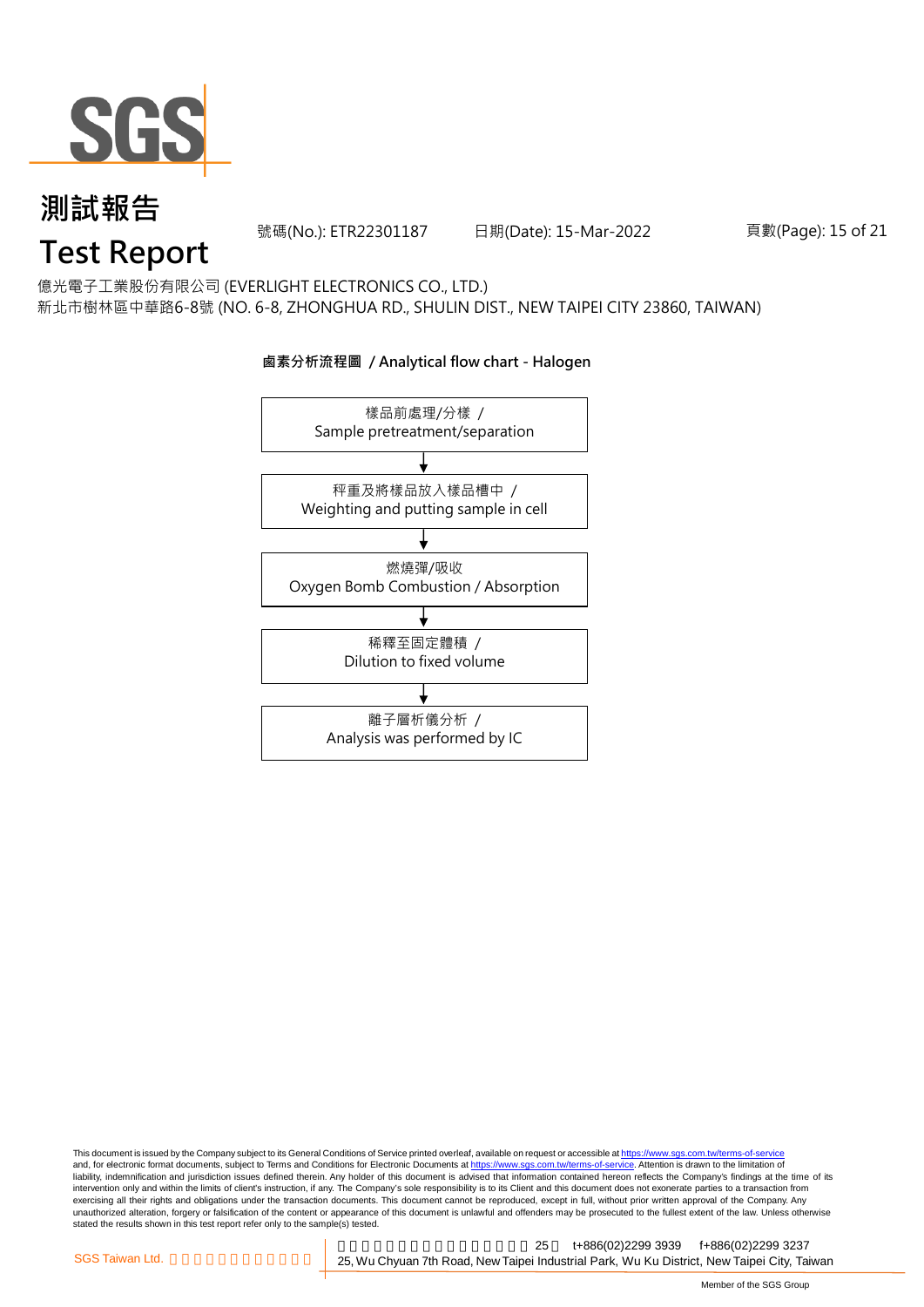

號碼(No.): ETR22301187 日期(Date): 15-Mar-2022 頁數(Page): 16 of 21

## **Test Report**

億光電子工業股份有限公司 (EVERLIGHT ELECTRONICS CO., LTD.) 新北市樹林區中華路6-8號 (NO. 6-8, ZHONGHUA RD., SHULIN DIST., NEW TAIPEI CITY 23860, TAIWAN)

### **全氟化合物(包含全氟辛酸/全氟辛烷磺酸/其相關化合物等等)分析流程圖 / Analytical flow chart – PFAS (including PFOA/PFOS/its related compound, etc.)**



This document is issued by the Company subject to its General Conditions of Service printed overleaf, available on request or accessible at https://www.sgs.com.tw/terms-of-service and, for electronic format documents, subject to Terms and Conditions for Electronic Documents at https://www.sgs.com.tw/terms-of-service. Attention is drawn to the limitation of liability, indemnification and jurisdiction issues defined therein. Any holder of this document is advised that information contained hereon reflects the Company's findings at the time of its intervention only and within the limits of client's instruction, if any. The Company's sole responsibility is to its Client and this document does not exonerate parties to a transaction from exercising all their rights and obligations under the transaction documents. This document cannot be reproduced, except in full, without prior written approval of the Company. Any<br>unauthorized alteration, forgery or falsif stated the results shown in this test report refer only to the sample(s) tested.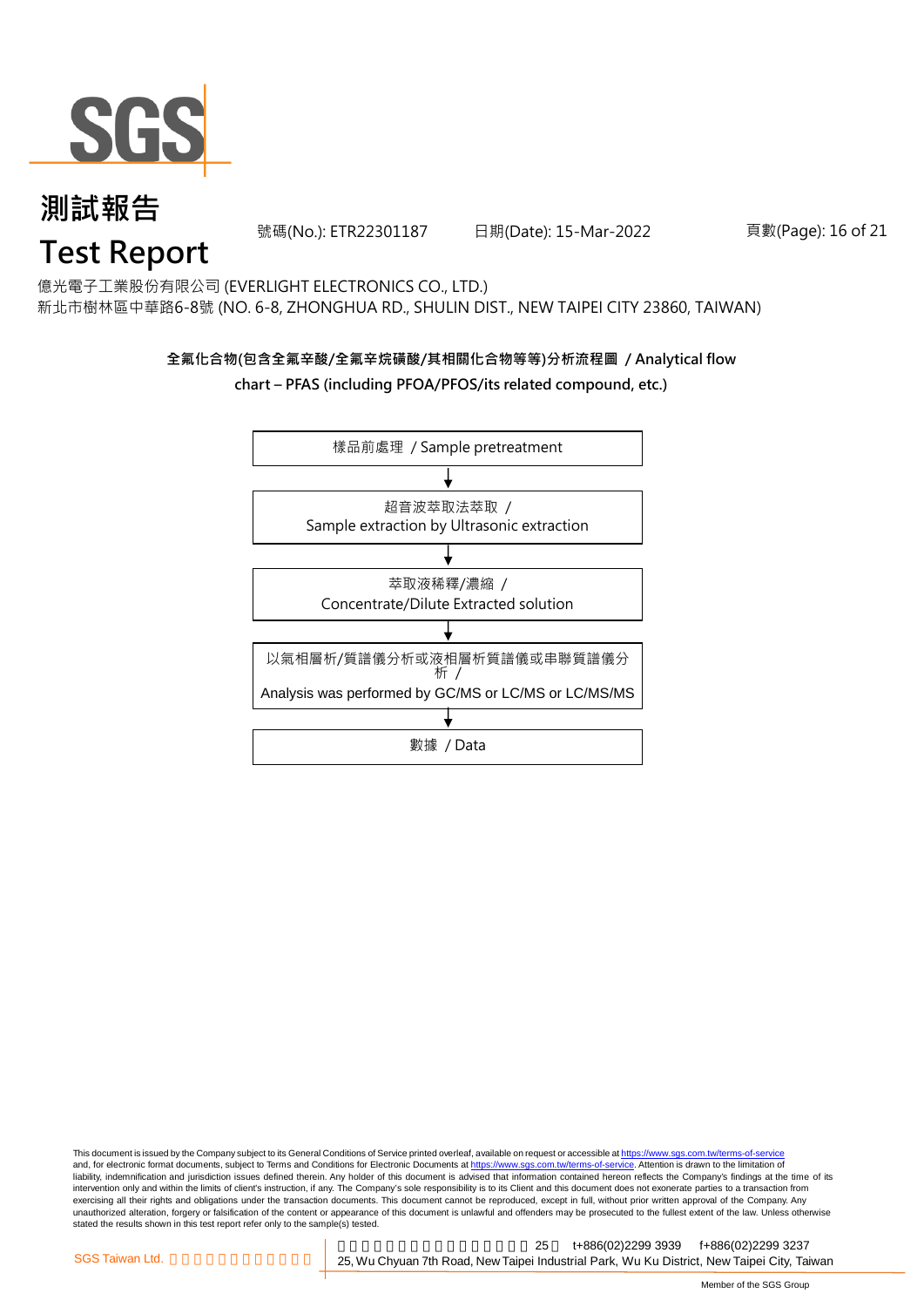

號碼(No.): ETR22301187 日期(Date): 15-Mar-2022 頁數(Page): 17 of 21

## **Test Report**

億光電子工業股份有限公司 (EVERLIGHT ELECTRONICS CO., LTD.) 新北市樹林區中華路6-8號 (NO. 6-8, ZHONGHUA RD., SHULIN DIST., NEW TAIPEI CITY 23860, TAIWAN)



This document is issued by the Company subject to its General Conditions of Service printed overleaf, available on request or accessible at <u>https://www.sgs.com.tw/terms-of-service</u><br>and, for electronic format documents, su liability, indemnification and jurisdiction issues defined therein. Any holder of this document is advised that information contained hereon reflects the Company's findings at the time of its intervention only and within the limits of client's instruction, if any. The Company's sole responsibility is to its Client and this document does not exonerate parties to a transaction from exercising all their rights and obligations under the transaction documents. This document cannot be reproduced, except in full, without prior written approval of the Company. Any<br>unauthorized alteration, forgery or falsif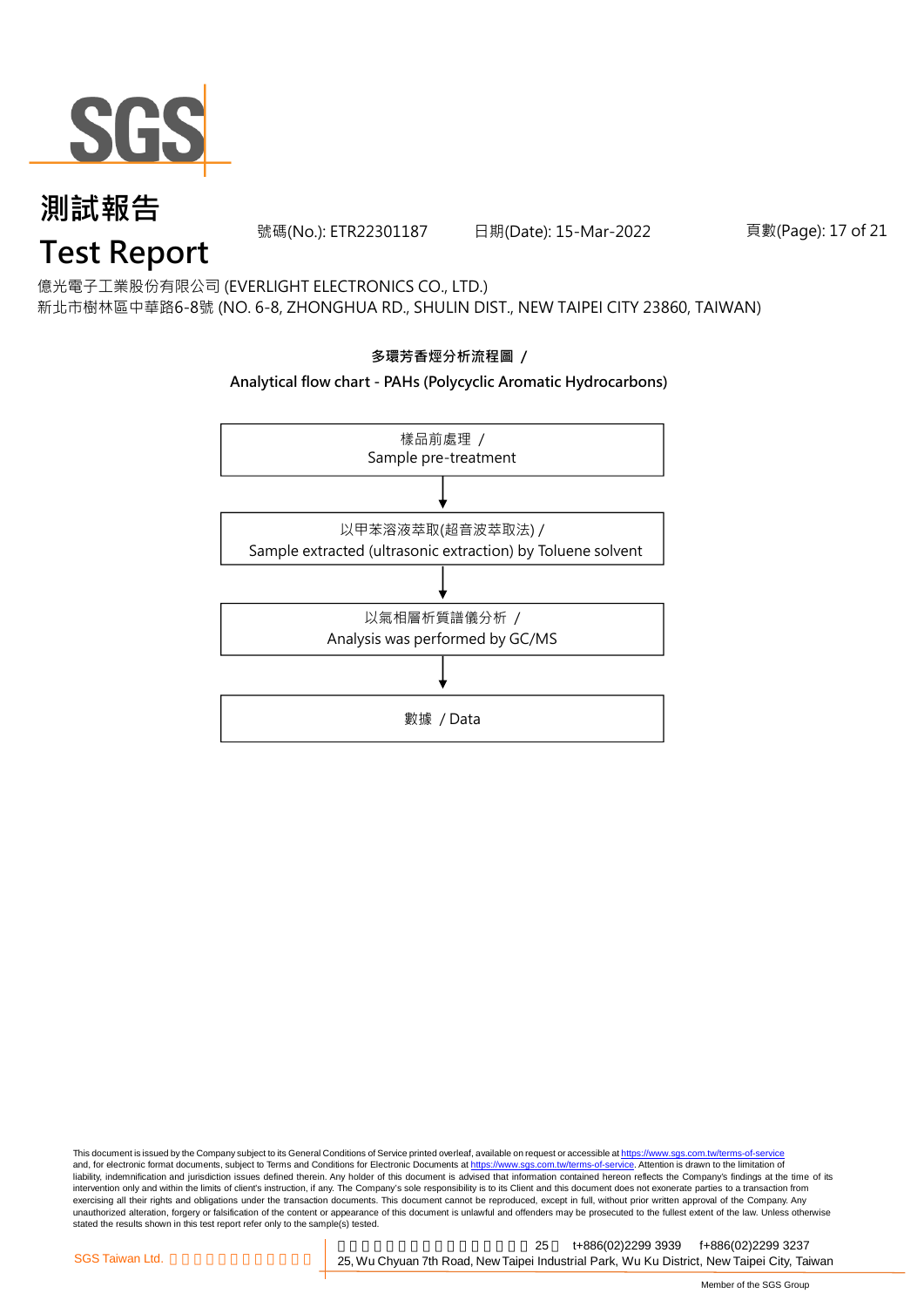

號碼(No.): ETR22301187 日期(Date): 15-Mar-2022 頁數(Page): 18 of 21

億光電子工業股份有限公司 (EVERLIGHT ELECTRONICS CO., LTD.)

新北市樹林區中華路6-8號 (NO. 6-8, ZHONGHUA RD., SHULIN DIST., NEW TAIPEI CITY 23860, TAIWAN)

#### **元素(含重金屬)分析流程圖 / Analytical flow chart of Elements (Heavy metal included)**

根據以下的流程圖之條件,樣品已完全溶解。

These samples were dissolved totally by pre-conditioning method according to below flow chart.

【參考方法/Reference method: US EPA 3051A、US EPA 3052】



\* US EPA 3051A 方法未添加氫氟酸 / US EPA 3051A method does not add HF.

This document is issued by the Company subject to its General Conditions of Service printed overleaf, available on request or accessible at https://www.sgs.com.tw/terms-of-service and, for electronic format documents, subject to Terms and Conditions for Electronic Documents at https://www.sgs.com.tw/terms-of-service. Attention is drawn to the limitation of liability, indemnification and jurisdiction issues defined therein. Any holder of this document is advised that information contained hereon reflects the Company's findings at the time of its intervention only and within the limits of client's instruction, if any. The Company's sole responsibility is to its Client and this document does not exonerate parties to a transaction from exercising all their rights and obligations under the transaction documents. This document cannot be reproduced, except in full, without prior written approval of the Company. Any<br>unauthorized alteration, forgery or falsif stated the results shown in this test report refer only to the sample(s) tested.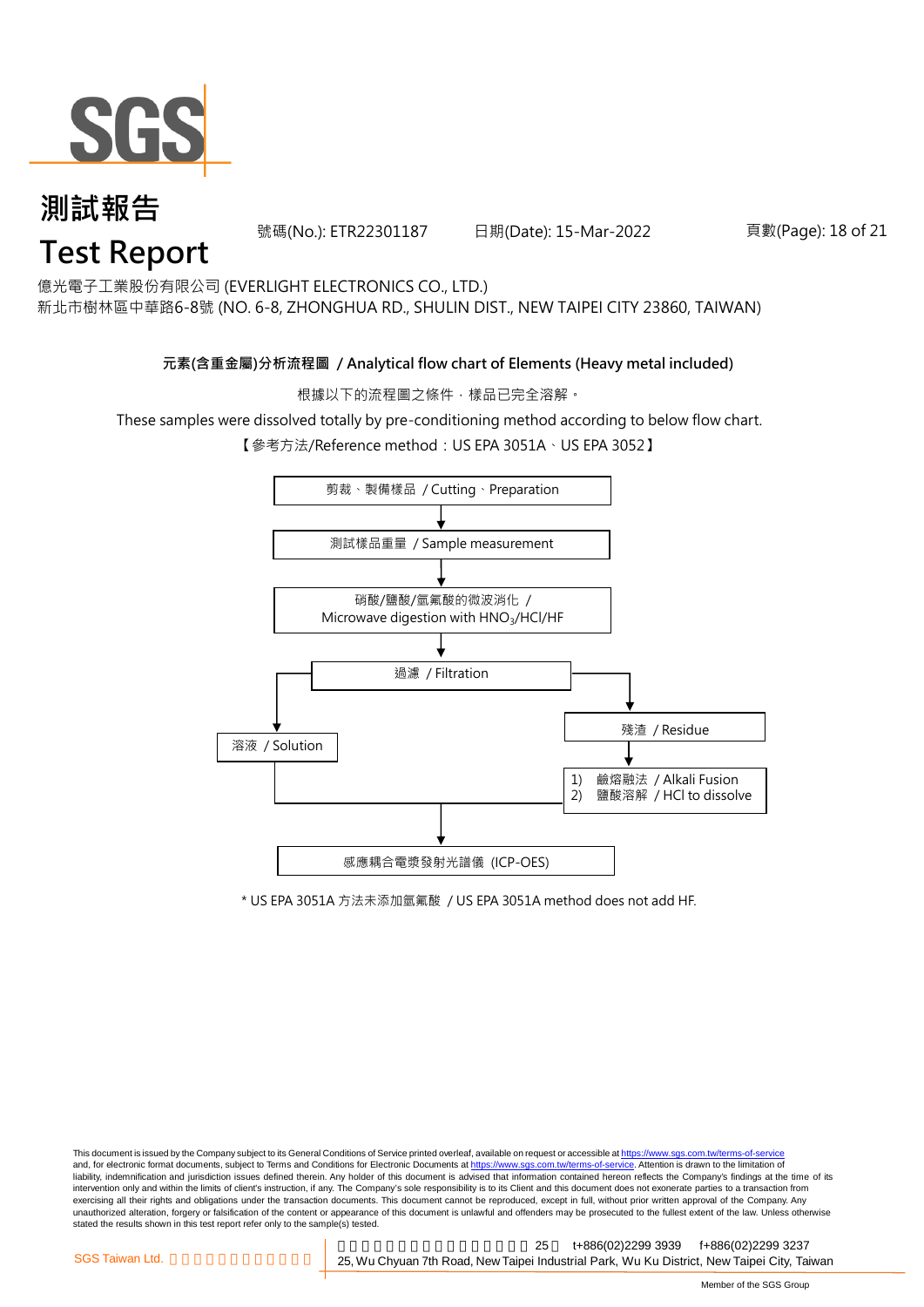

號碼(No.): ETR22301187 日期(Date): 15-Mar-2022 頁數(Page): 19 of 21

億光電子工業股份有限公司 (EVERLIGHT ELECTRONICS CO., LTD.)

新北市樹林區中華路6-8號 (NO. 6-8, ZHONGHUA RD., SHULIN DIST., NEW TAIPEI CITY 23860, TAIWAN)

#### **元素以 ICP-OES 分析的消化流程圖**

#### **(Flow Chart of digestion for the elements analysis performed by ICP-OES)**

根據以下的流程圖之條件,樣品已完全溶解。 / These samples were dissolved totally by pre-conditioning method according to below flow chart.



This document is issued by the Company subject to its General Conditions of Service printed overleaf, available on request or accessible at https://www.sgs.com.tw/terms-of-service and, for electronic format documents, subject to Terms and Conditions for Electronic Documents at https://www.sgs.com.tw/terms-of-service. Attention is drawn to the limitation of liability, indemnification and jurisdiction issues defined therein. Any holder of this document is advised that information contained hereon reflects the Company's findings at the time of its intervention only and within the limits of client's instruction, if any. The Company's sole responsibility is to its Client and this document does not exonerate parties to a transaction from exercising all their rights and obligations under the transaction documents. This document cannot be reproduced, except in full, without prior written approval of the Company. Any<br>unauthorized alteration, forgery or falsif stated the results shown in this test report refer only to the sample(s) tested.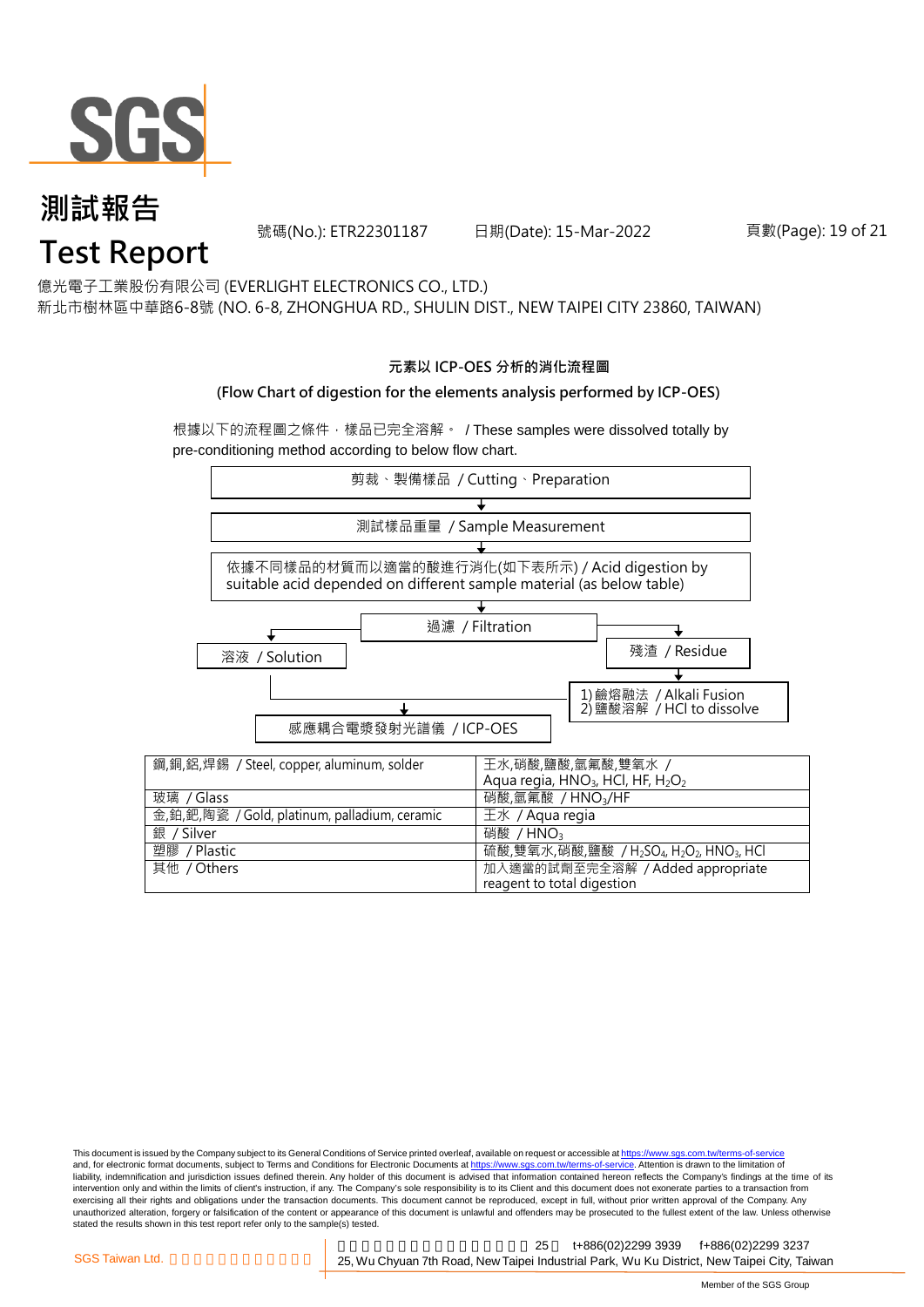

號碼(No.): ETR22301187 日期(Date): 15-Mar-2022 頁數(Page): 20 of 21

## **Test Report**

億光電子工業股份有限公司 (EVERLIGHT ELECTRONICS CO., LTD.) 新北市樹林區中華路6-8號 (NO. 6-8, ZHONGHUA RD., SHULIN DIST., NEW TAIPEI CITY 23860, TAIWAN)

> **\* 照片中如有箭頭標示,則表示為實際檢測之樣品/部位. \* (The tested sample / part is marked by an arrow if it's shown on the photo.)**



## ETR22301187 NO.2



This document is issued by the Company subject to its General Conditions of Service printed overleaf, available on request or accessible at https://www.sgs.com.tw/terms-of-service and, for electronic format documents, subject to Terms and Conditions for Electronic Documents at https://www.sgs.com.tw/terms-of-service. Attention is drawn to the limitation of liability, indemnification and jurisdiction issues defined therein. Any holder of this document is advised that information contained hereon reflects the Company's findings at the time of its intervention only and within the limits of client's instruction, if any. The Company's sole responsibility is to its Client and this document does not exonerate parties to a transaction from exercising all their rights and obligations under the transaction documents. This document cannot be reproduced, except in full, without prior written approval of the Company. Any<br>unauthorized alteration, forgery or falsif stated the results shown in this test report refer only to the sample(s) tested.